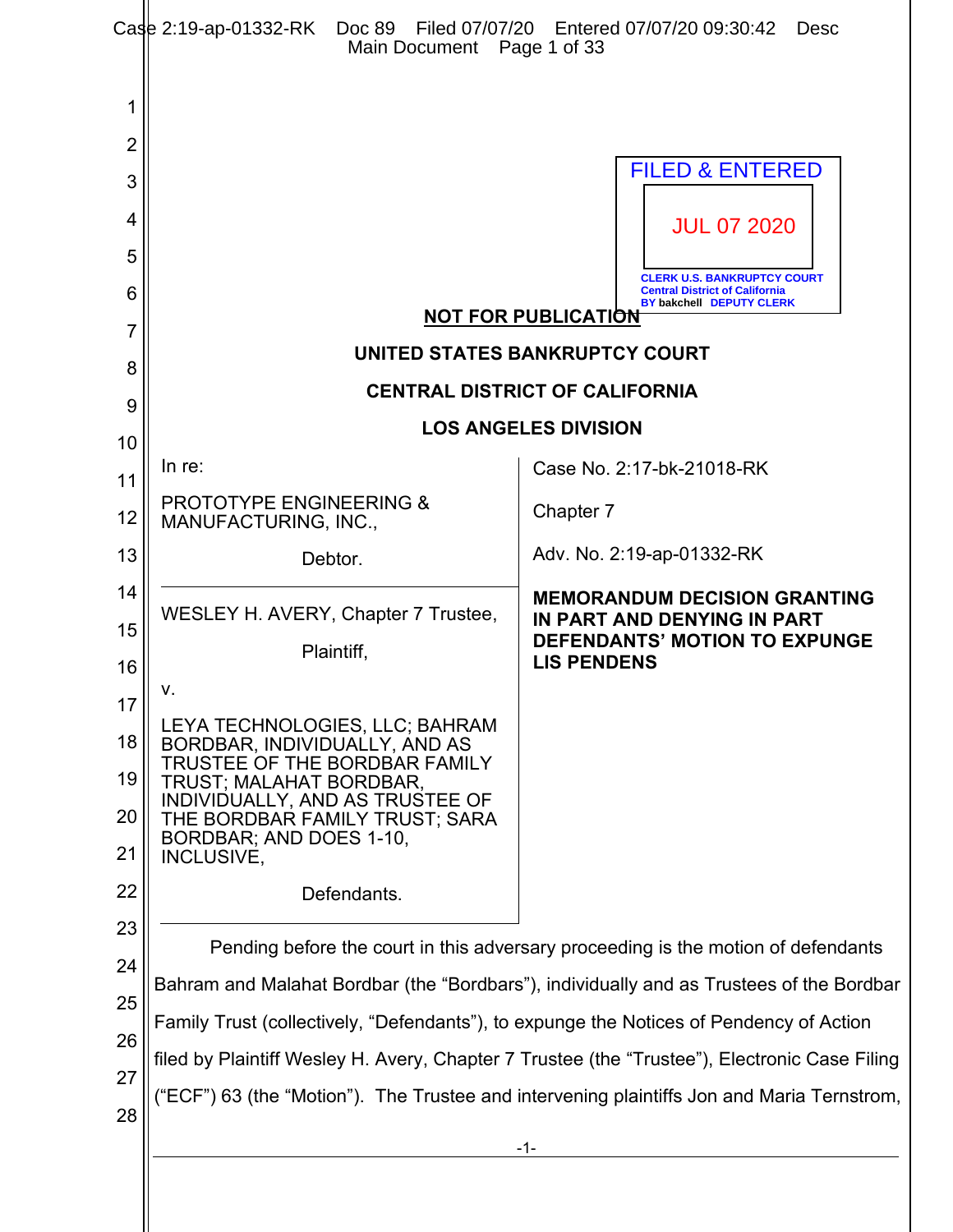1 2 3 4 5 6 7 8 9 10 11 Cameron and Michelle Witzler, and Colette Carpenter, both individually and in her capacity as administrator of the estate of Clayton O. Carpenter (collectively, the "Crash Victim Claimants," and together with the Trustee, "Plaintiffs") opposed the Motion (the "Opposition"). *Plaintiffs' Opposition to Motion to Expunge Lis Pendens,* ECF 77, filed on March 27, 2020. Defendants filed their consolidated reply to Plaintiffs' Opposition on April 7, 2020 (the "Reply"). *Defendants' Reply in Support of Motion to Expunge,* ECF 79. A hearing on the Motion was conducted on April 30, 2020. Brian L. Davidoff, of the law firm of Greenberg Glusker Fields Claman & Machtinger LLP, appeared for Defendants, the moving parties. Kevin M. Davis, of the law firm of Caplin & Drysdale, Chartered, and Carmela T. Pagay, of the law firm of Levene, Neale, Bender, Yoo & Brill, L.L.P., appeared for Plaintiffs, the responding parties.

12

#### **I. BACKGROUND**

13 14 15 16 17 18 19 On September 6, 2019, the Trustee commenced this adversary proceeding by filing a complaint alleging fraudulent transfer, breach of fiduciary duty, and unjust enrichment claims, among others. ECF 1. On September 19, 2019, the Trustee filed an amended complaint. *Plaintiff's Amended Complaint,* ECF 9 (the "Amended Complaint"). In the Amended Complaint, the Trustee alleged twenty-one claims for relief, including a claim for substantive consolidation pursuant to 11 U.S.C. § 105(a) (the "Substantive Consolidation Claim"). ECF 9 at 31 ("Claim for Relief XX").

20 21 22 23 24 25 26 On September 24, 2019, the Trustee recorded a "Notice of Pendency of Action [Lis pendens] [Cal. Civ. Proc. Code § 405.20]" on two pieces of real property allegedly owned by Defendants. *Notice of Recordation of Notice of Pendency of Action [Lis Pendens],* ECF 7, 8. The Trustee alleges that the first property, 140 E. 162nd Street, Gardena, CA 90248 (the "Gardena property"), was the business premises of debtor Prototype Engineering & Manufacturing, Inc. ("Debtor"). ECF 9 at 3 (¶ 6); *see also Debtor's Petition and Schedules,*  ECF 1 at 1 (listing Gardena property as Debtor's principal place of business).<sup>1</sup> The

- 27
- 28

<sup>1</sup> The court takes judicial notice of its files and records under Federal Rule of Evidence 201.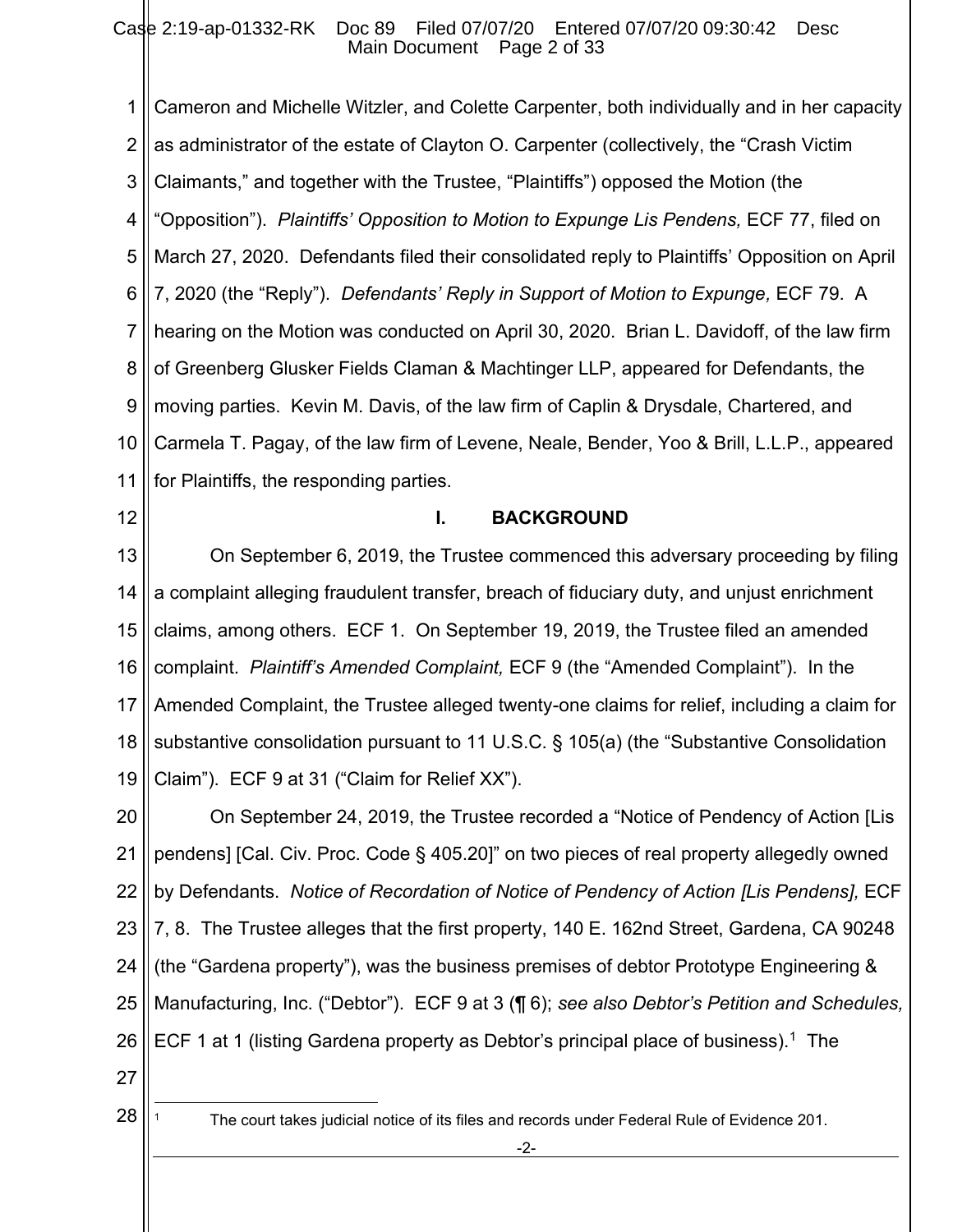1 2 3 4 5 6 7 8 Bordbar Family Trust (the "Bordbar Trust") leased the Gardena property to Debtor. ECF 1 at 25 (listing Debtor as lessee and the Bordbar Trust as lessor of the Gardena property). The Trustee alleges that the second property, 21600 Brisbane Way, Yorba Linda, CA 92887 (the "Yorba Linda property") is the Bordbars' residence and the address for the Bordbar Trust. ECF 9 at 11 (¶ 44); *see also* ECF 1 at 21 (listing Yorba Linda property as mailing address of Bordbar Trust); ECF 1-1 at 4 (listing Yorba Linda property as mailing address of Bahram Bordbar). Together with the Gardena property, these two parcels of real property are referred to herein as "the Properties."

9 10 11 12 13 14 15 16 17 Defendants filed a motion to dismiss the Amended Complaint. *Defendants' Motion to Dismiss Claims Pursuant to Rule 12(b)(6),* ECF 10, filed on October 7, 2019; *Defendants' Supplemental Motion to Dismiss the Twenty-First Claim for Relief,* ECF 37, filed on November 12, 2019. On December 12, 2019, the court granted in part and denied in part the motion to dismiss the Amended Complaint, specifically dismissing the Substantive Consolidation Claim without prejudice, with leave to amend, but without any time limit for amendment of that claim. *Order Granting in Part and Denying in Part Defendants' Motion to Dismiss Plaintiff's First Amended Complaint*, ECF 57 at 15 (¶ 1) (the "December 2019 Order").

18 19 20 21 22 23 24 25 26 27 28 On February 4, 2020, the Crash Victim Claimants filed a complaint in intervention, joining the Trustee as Plaintiffs in this adversary proceeding pursuant to the court's Order Re: Stipulation Conveying Standing And Motion Of Crash Victim Claimants To Substitute Trustee As Plaintiff Or, In The Alternative, To Intervene, ECF 43. *Complaint in Intervention,*  ECF 60. Because the court had dismissed the Trustee's Substantive Consolidation Claim in its December 2019 Order, the Crash Victim Claimants did not include a substantive consolidation claim in the Complaint in Intervention filed in the adversary proceeding. ECF 60 at 2 (¶ B.). The Complaint in Intervention does not otherwise substantively differ from the Amended Complaint, ECF 9. Thus, the court refers to Plaintiffs, instead of only the Trustee, when discussing the Substantive Consolidation Claim and the Amended Complaint. On February 27, 2020, Defendants filed the Motion, which requests that the

-3-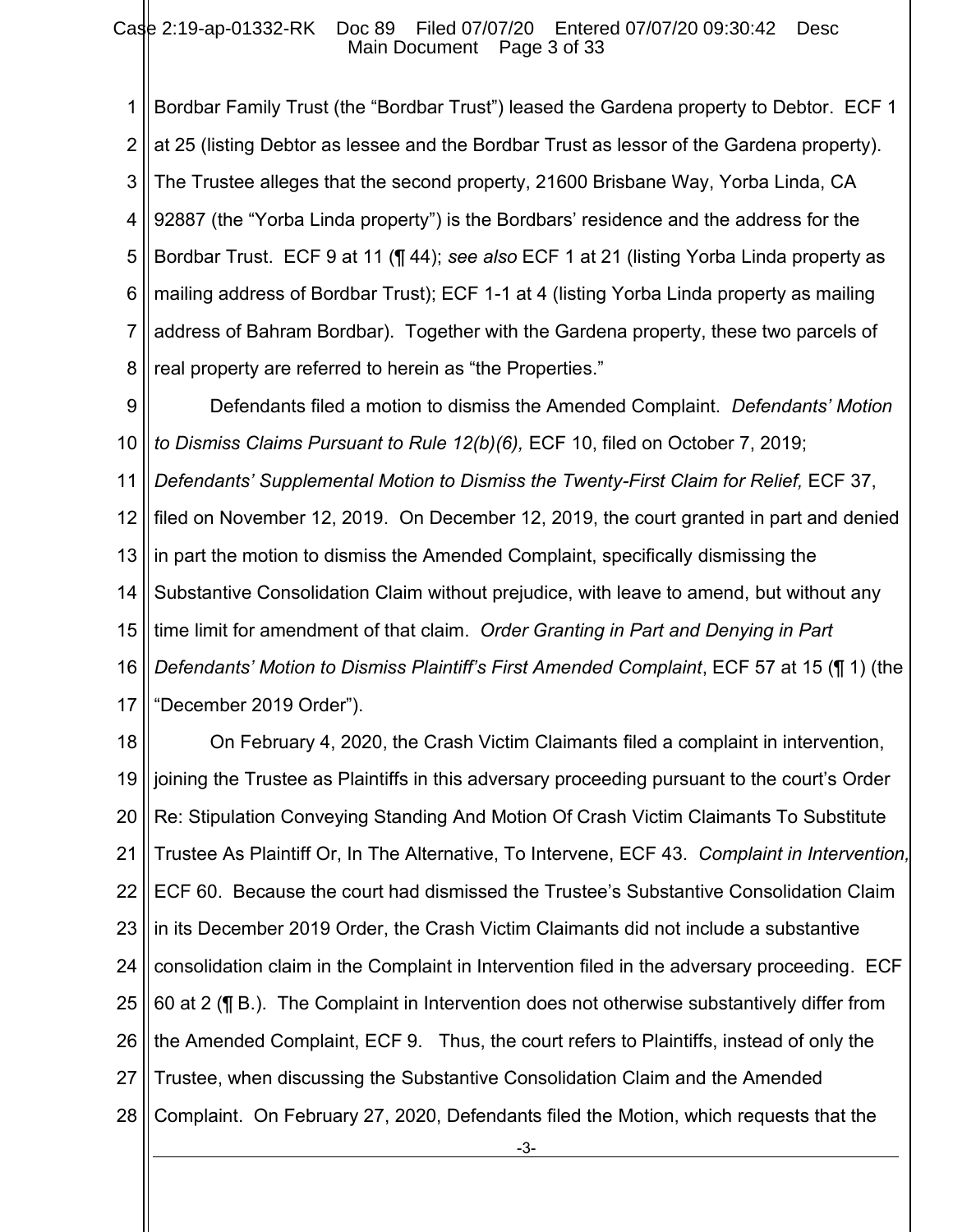1 court expunge the two notices of pendency of action on the Properties.

2 3 4 5 6 7 8 9 10 11 12 13 14 15 California Code of Civil Procedure § 405.20 provides that "a party to an action who asserts a real property claim may record a notice of pendency of action in which that real property claim is alleged." A notice of pendency of action is commonly referred to as a lis pendens. 2 At common law, "[a] lis pendens is a recorded document giving constructive notice that an action has been filed affecting title or right to possession of the real property described in the notice." *Kirkeby v. Superior Court*, 33 Cal.4th 642, 647 (2004) (hereinafter "*Kirkeby*") (citation omitted). Defendants assert that no claim in the Amended Complaint that survived their motion to dismiss is a "real property claim" within the meaning of California Code of Civil Procedure § 405.4, and therefore, the lis pendens must be expunged under California Code of Civil Procedure § 405.31. *Defendants' Motion to Expunge Lis Pendens,* ECF 63 at 12. Defendants further contend that pursuant to California Code of Civil Procedure § 405.38, the Trustee filed the lis pendens without "substantial justification" and is liable to pay Defendants' their attorneys' fees and costs for bringing the Motion. *Id.* at 13-14.

16 17 18 19 20 21 22 23 24 25 26 In their Opposition to the Motion, Plaintiffs argue that although dismissed, the Substantive Consolidation Claim provides a basis for maintaining the lis pendens as they have leave to amend and add such a claim. Plaintiffs specifically contend that the Substantive Consolidation Claim is a "real property claim" under California Code of Civil Procedure § 405.4 and the California Supreme Court's *Kirkeby* decision. *Plaintiffs' Opposition to Motion to Expunge Lis Pendens,* ECF 74 at 4 (citing *Amended Complaint*, ECF 9 at 11, 16, 31 and 33 (¶¶ 44, 66, 180, and the Prayer for Relief at ¶ G)). As discussed above, in the December 2019 Order, the court dismissed the Substantive Consolidation Claim without prejudice, with leave to amend, and without any time limit on amendment. ECF 57 at 15 (¶ 1). Plaintiffs assert in the Opposition that they intend to pursue the Substantive Consolidation Claim and that it is premature to expunge the lis

27

28

<sup>2</sup> Hereinafter, the court's use of the term lis pendens encompasses the singular and the plural.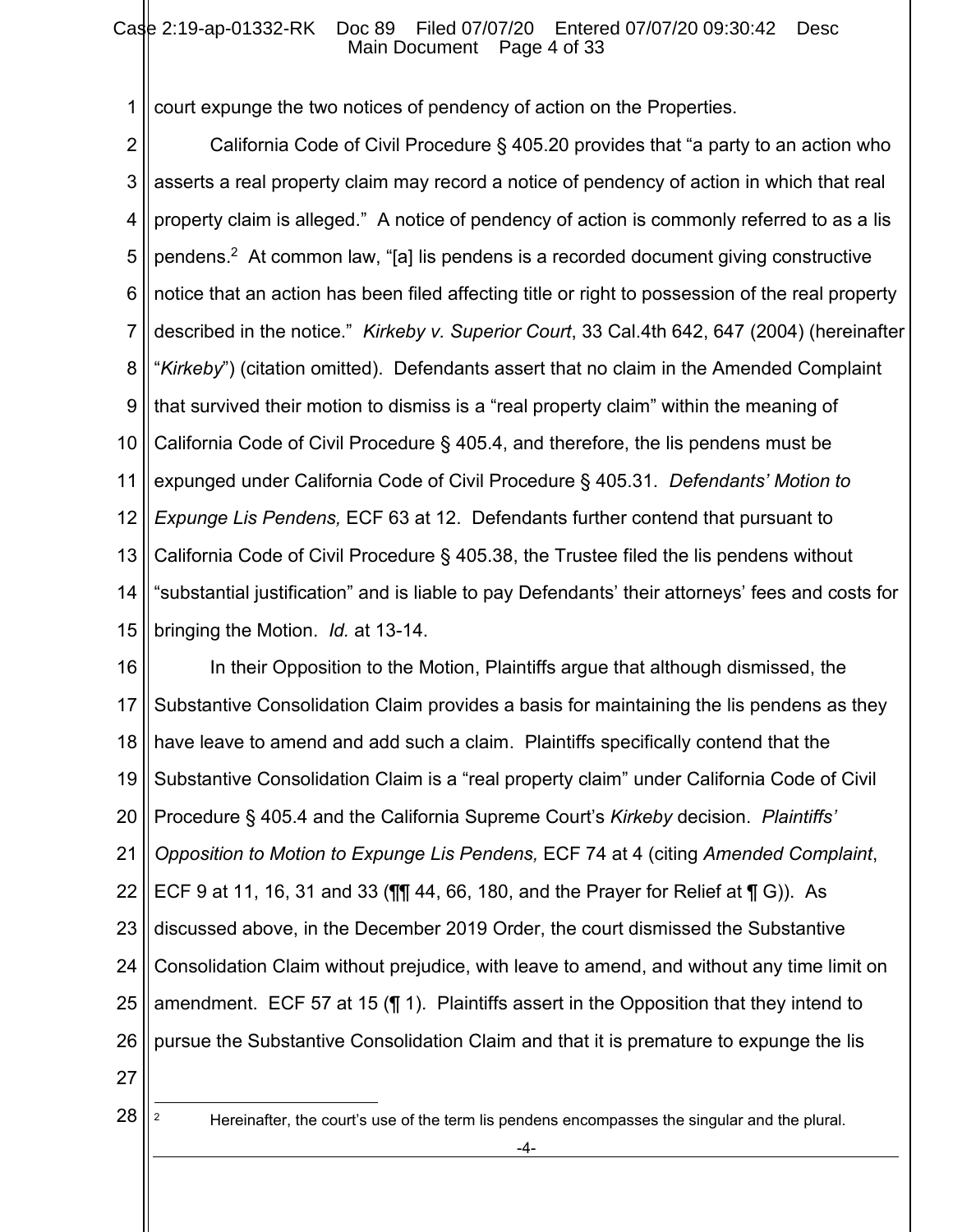#### Case 2:19-ap-01332-RK Doc 89 Filed 07/07/20 Entered 07/07/20 09:30:42 Desc Main Document Page 5 of 33

1 pendens where, as here, leave to amend has been granted. ECF 74 at 5-6.

2 3 4 5 6 7 8 9 10 In their Reply to Plaintiffs' Opposition, Defendants argue that the Substantive Consolidation Claim is not a "real property claim" under California Code of Civil Procedure § 405.4 because the claim is a mechanism for making property available to satisfy claims, not a direct claim to title or possession of real property. *Defendants' Reply in Support of Motion to Expunge,* ECF 79 at 6 (citing *Kirkeby,* 33 Cal.4th at 647, 649-650). Pursuant to California Code of Civil Procedure § 405.20, Defendants also contend that the lis pendens must be expunged because the court stated that if Plaintiffs amend the Substantive Consolidation Claim, they should do so by separate motion or adversary proceeding. *Defendants' Reply in Support of Motion to Expunge,* ECF 79 at 10-11.

11 12 13 14 15 On April 10, 2020, the court on its own motion ordered Plaintiffs to file a sur-reply to further address the issue of whether a substantive consolidation claim can be considered a "real property claim" within the meaning of California Code of Civil Procedure § 405.4. The court ordered that any response of Defendants to Plaintiffs' sur-reply could be made orally at a continued hearing on the Motion set for April 30, 2020.

16 17 18 19 20 21 22 On April 23, 2020, Plaintiffs filed their sur-reply, ECF 85 (the "Sur-reply"). In the Surreply, Plaintiffs contend that the Substantive Consolidation Claim is a "real property claim" because a substantive consolidation order would pass title to and right to possession of the Properties from a non-debtor to the bankruptcy estate. Plaintiffs therefore assert that the Substantive Consolidation Claim unquestionably "affect[s] . . . title to, or the right to possession of" real property. *Plaintiffs' Sur-reply to Defendants' Reply in Support of Motion to Expunge,* ECF 85 at 2-3 (quoting Cal. Civ. Proc. Code § 405.4).

23 24 25 26 27 28 On April 30, 2020, the court conducted a hearing on the Motion. During the hearing, Defendants' counsel raised a new argument in support of the Motion, referring to the recent decision of the United States Supreme Court in *Roman Catholic Archdiocese of San Juan, Puerto Rico v. Acevedo Feliciano,* 140 S.Ct. 696 (2020) (hereinafter "*Acevedo"*), which casts doubt on the authority of courts to enter *nunc pro tunc* orders. Defendants' counsel contended that under *Acevedo,* the court may not grant substantive consolidation *nunc pro* 

-5-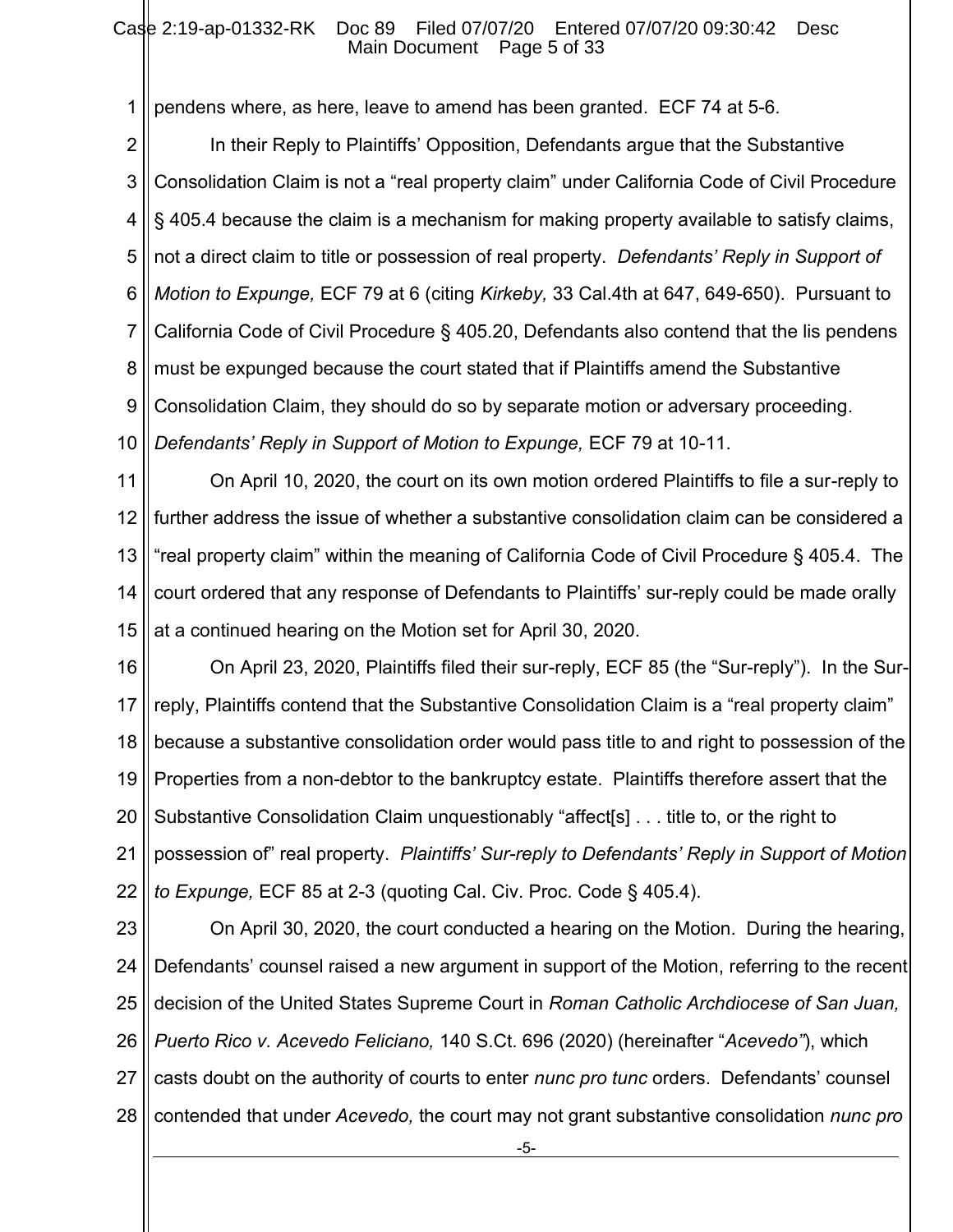1 2 3 4 5 *tunc* to the petition date*,* and therefore, a substantive consolidation order would not make the Properties part of the bankruptcy estate, and the court must expunge the lis pendens. *April 30, 2020 Hearing on Defendants' Motion to Expunge Lis Pendens* at 11:47–11:49, Adv. No. 2:19-ap-01332-RK (argument of Defendants' counsel). In response, the court ordered the parties to file supplemental briefing addressing *Acevedo*.

6 7 8 9 10 On May 7, 2020, Defendants filed a Supplemental Brief on Plaintiff's Request for Nunc Pro Tunc Substantive Consolidation Order*,* ECF 86 ("Defendants' Supplemental Brief"). On May 14, 2020, Plaintiffs filed a Joint Response to Moving Defendants' Supplemental Brief*,* ECF 87 ("Plaintiffs' Supplemental Brief"), and the court took the matter under submission.

11 12 13 14 15 16 17 18 19 20 21 22 Accordingly, Defendants' Motion presents five issues for resolution: (i) whether the Substantive Consolidation Claim is a "real property claim" under California Code of Civil Procedure § 405.4; (ii) if so, whether the court should nevertheless grant the Motion because the Substantive Consolidation Claim is dismissed without prejudice; (iii) whether the lis pendens must be expunged under California Code of Civil Procedure § 405.20 because any amended substantive consolidation claim may not be filed in this adversary proceeding; (iv) whether the Trustee recorded the lis pendens on the Properties without "substantial justification," and the court should award Defendants' their attorneys' fees and costs as a prevailing party pursuant to California Code of Civil Procedure § 405.38; and, (v) whether *Acevedo* precludes Plaintiffs from asserting that the Properties could be property of the estate *nunc pro tunc* pursuant to a future substantive consolidation order, in order to support the filing of the lis pendens.

23 24 Having considered all of the oral and written arguments of the parties, the court now rules as follows.

25

# **II. DISCUSSION**

26 27 28 Under California law, a court's evaluation of whether a party has alleged a "real property claim" supporting a lis pendens is a "demurrer-like analysis" that should be limited to an examination of the allegations as pled. *Kirkeby,* 33 Cal.4th at 648-649. Thus, the

-6-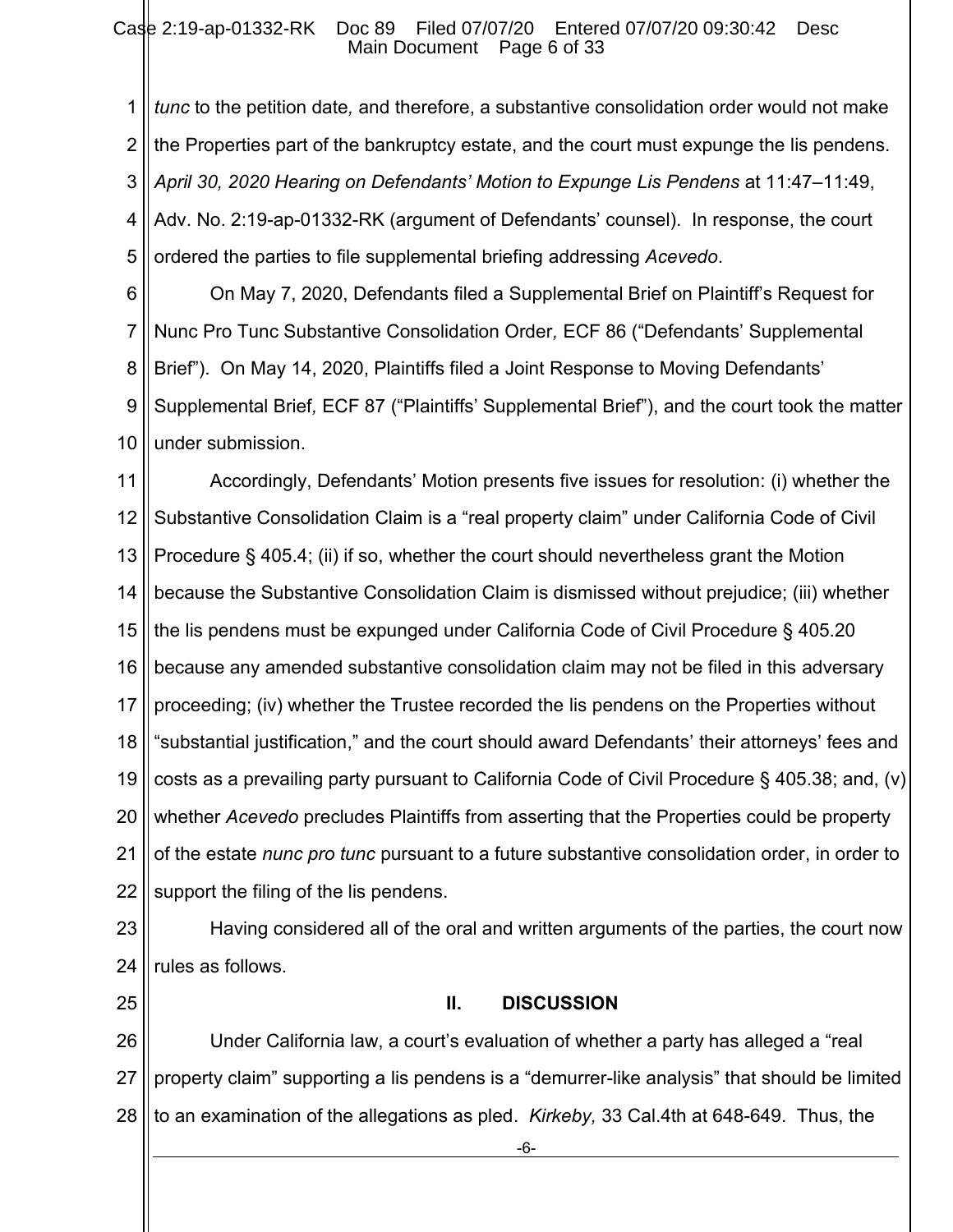Case 2:19-ap-01332-RK Doc 89 Filed 07/07/20 Entered 07/07/20 09:30:42 Desc

Main Document Page 7 of 33

1 2 3 4 5 6 7 8 9 10 11 12 13 14 15 16 17 18 19 20 21 22 23 24 25 26 27 court must first discuss the allegations in the Amended Complaint<sup>3</sup> and the court's December 2019 Order Granting in Part and Denying in Part Defendant's Motion to Dismiss the Amended Complaint. The Amended Complaint alleged that it was a: proceeding to avoid and recover certain prepetition transfers, to substantively consolidate most of the Defendants into Prototype's estate, and to obtain other relief, all for the benefit of Prototype's estate and creditors, pursuant to 11 U.S.C. §§ 105, 544, 548, and 550, and applicable non-bankruptcy law. *Amended Complaint,* ECF 9 at 4 (¶ 15). In the Amended Complaint, Plaintiffs allege that before filing for bankruptcy protection, Debtor repaired and manufactured aviation parts and components for the U.S. Army, Navy, and Air Force. *Id.* (¶ 16). Plaintiffs allege that Debtor operated its business under the "sole direction" of defendant Bahram Bordbar. *Id.* Plaintiffs also allege that Bahram Bordbar caused Debtor "to certify that a U.S. Army helicopter [that Debtor] was supposed to overhaul contained a critical cotter pin, when, in fact, it did not." *Id.* at 5 (¶ 18). They further allege that on January 15, 2014, the U.S. Army helicopter Debtor had overhauled tragically crashed, resulting in the death of co-pilot Captain Clayton Carpenter, U.S. Army, and substantial physical injuries to the other servicemen on board. *Id.* Plaintiffs allege that following the helicopter crash, the United States began investigating Debtor, which led to Bahram Bordbar being incarcerated and liable to the United States for nearly \$1 million in civil and criminal penalties. *Id.* at 5 (¶ 19). In the Amended Complaint, Plaintiffs allege that Debtor, not Bahram Bordbar, "paid all the fines resulting from the civil settlement and plea agreement with the United States Government" that arose from the investigation and subsequent charges brought against Bahram Bordbar and Debtor. *Id.* at 5-6 (¶¶ 19-22). Plaintiffs also allege that between 2011 and 2017, Bahram Bordbar caused Debtor to transfer substantial amounts of cash and other assets from Debtor to, or for the benefit of, Defendants, including assets of the Debtor

<sup>28</sup> Undefined capitalized terms included herein have the meaning ascribed to them as set forth in the Amended Complaint*,* ECF 9.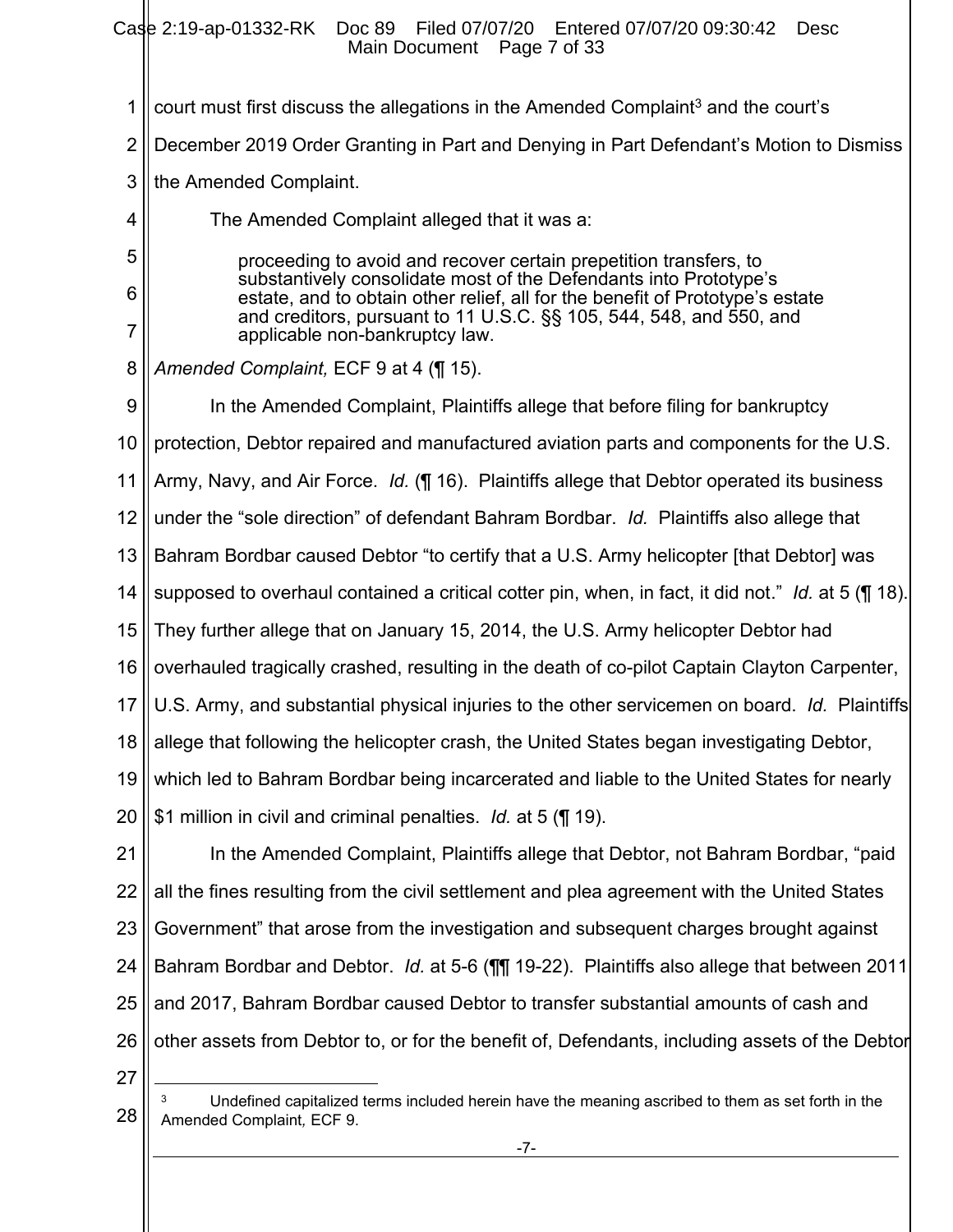Case 2:19-ap-01332-RK Doc 89 Filed 07/07/20 Entered 07/07/20 09:30:42 Desc Main Document Page 8 of 33

II

| 1              | that were either transferred to the Bordbar Trust, or used to purchase assets that were                                                              |  |  |  |
|----------------|------------------------------------------------------------------------------------------------------------------------------------------------------|--|--|--|
| $\overline{2}$ | subsequently transferred to the Bordbar Trust. Id. (11) 23-24). Plaintiffs essentially allege                                                        |  |  |  |
| 3              | that Defendants regularly removed valuable assets from Debtor and used those assets as                                                               |  |  |  |
| 4              | their own: transferring funds between Defendants and Debtor, entangling the affairs of                                                               |  |  |  |
| 5              | Defendants and Debtor, and attempting to keep Debtor's assets out of the hands of                                                                    |  |  |  |
| 6              | creditors. $Id.$ at 6-7 ( $\P$ $\P$ 22-28).                                                                                                          |  |  |  |
| 7              | Specifically, Plaintiffs allege in the Amended Complaint that "[Bahram Bordbar]                                                                      |  |  |  |
| 8              | Routinely Removed Assets from [Debtor] to Keep the Assets from Creditors," id. at 10,                                                                |  |  |  |
| 9              | including transferring substantial cash sums from Debtor to Defendants Bahram and                                                                    |  |  |  |
| 10             | Malahat Bordbar, id. (¶ 43), which funds the Bordbars                                                                                                |  |  |  |
| 11             | either transferred to the Bordbar Trust or used to purchase real                                                                                     |  |  |  |
| 12             | estate or other assets, which they then transferred to the Bordbar<br>Trust. Indeed, following the helicopter crash and after commencement           |  |  |  |
| 13             | of the government's investigation concerning the crash, Barry and<br>Molly transferred three pieces of real property to the Bordbar Trust            |  |  |  |
| 14             | without consideration, including the Gardena Property, which was<br>leased to the Debtor and was the Debtor's business location; the real            |  |  |  |
| 15             | property located at 21600 Brisbane Way, Yorba Linda, California,<br>which is the Bordbars' residence and the address for the Bordbar Trust;          |  |  |  |
| 16             |                                                                                                                                                      |  |  |  |
| 17             | Id. at 11 (¶ 44). <sup>4</sup> Plaintiffs additionally allege that at the time of the alleged cash transfers                                         |  |  |  |
| 18             | described above, Defendants' finances were entangled with Debtor's such that even                                                                    |  |  |  |
| 19             | though the funds "no longer appeared in [Debtor's] accounts, Debtor effectively maintained                                                           |  |  |  |
| 20             | control over the funds. [Debtor] has never received any consideration for these transfers."                                                          |  |  |  |
| 21             | <i>ld.</i> at 11 (¶ 46).                                                                                                                             |  |  |  |
| 22             | Similarly, Plaintiffs allege that Defendants Bahram and Malahat Bordbar                                                                              |  |  |  |
| 23             | 'Commingled Their Personal Finances with [Debtor's] to an Astounding Degree," id. at 14,                                                             |  |  |  |
| 24             | contending that                                                                                                                                      |  |  |  |
| 25             | [i]ndeed, the affairs of Barry and Molly and, by extension, the Bordbar                                                                              |  |  |  |
| 26             | Trust, are so entangled with Prototype's that consolidation will benefit<br>all creditors. The time and cost of reconstructing the books and records |  |  |  |
| 27             | of the Debtor to determine what each transaction was for, to whom it is                                                                              |  |  |  |
| 28             | As defined in the Amended Complaint, ECF 9, "Barry" and "Molly" are Defendants Bahram and<br>Malahat Bordbar. Id. at 3 (11) 7-8).                    |  |  |  |
|                | -8-                                                                                                                                                  |  |  |  |
|                |                                                                                                                                                      |  |  |  |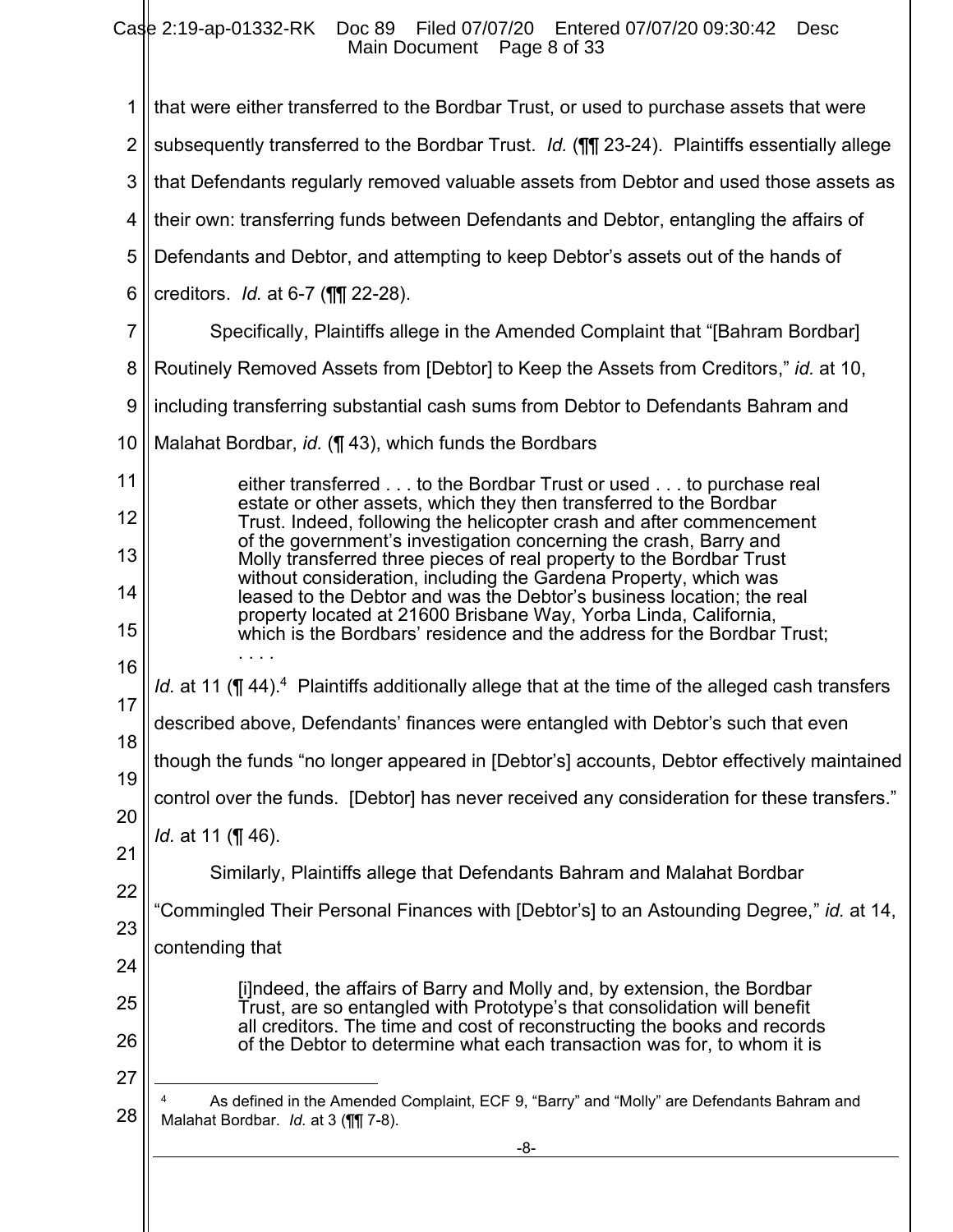|                          | Case 2:19-ap-01332-RK Doc 89 Filed 07/07/20 Entered 07/07/20 09:30:42<br><b>Desc</b><br>Main Document Page 9 of 33                                                                                                                                                                                                                  |  |  |  |
|--------------------------|-------------------------------------------------------------------------------------------------------------------------------------------------------------------------------------------------------------------------------------------------------------------------------------------------------------------------------------|--|--|--|
| 1<br>$\overline{2}$<br>3 | attributable, and whether it was properly recorded therein, would be<br>very expensive and extremely difficult. As such, identifying or allocating<br>assets between Prototype, Barry, Molly, and the Bordbar Trust would<br>not be possible without threatening the ultimate distribution to creditors<br>from Prototype's estate. |  |  |  |
| 4                        | <i>ld.</i> at 16 (¶ 66). See also id. at 14-16 (¶¶ 56-67).                                                                                                                                                                                                                                                                          |  |  |  |
| 5                        | Plaintiffs in their Substantive Consolidation Claim against Defendants in the                                                                                                                                                                                                                                                       |  |  |  |
| 6                        | Amended Complaint specifically allege:                                                                                                                                                                                                                                                                                              |  |  |  |
| 7<br>8                   | Plaintiff repeats and re-alleges all of the allegations of paragraphs 1<br>through 76.                                                                                                                                                                                                                                              |  |  |  |
| 9                        | The affairs of Barry and Molly Bordbar, the Bordbar Trust, and Leya are<br>so entangled with those of the Debtor that consolidation will benefit all<br>creditors.                                                                                                                                                                  |  |  |  |
| 10<br>11                 | Substantial time and expense would be required to even attempt to<br>unscramble the financial and other commingling between the Debtor<br>and Barry and Molly Bordbar, the Bordbar Trust, and Leya such that no                                                                                                                     |  |  |  |
| 12                       | identification or allocation of assets is possible.                                                                                                                                                                                                                                                                                 |  |  |  |
| 13<br>14                 | In the alternative, any such effort will threaten realization of any net<br>assets for all creditors. Substantive consolidation of these entities is<br>necessary to avoid inequitable diminution of the Debtor's estate and to<br>protect the Debtor's creditors.                                                                  |  |  |  |
| 15<br>16<br>17           | It is, therefore, necessary and appropriate that the business affairs of<br>Barry and Molly Bordbar, the Bordbar Trust, and Leya be administered<br>and resolved in conjunction with the affairs of the Debtor in its<br>bankruptcy estate.                                                                                         |  |  |  |
| 18                       | Id. at 31 (TI 179-183). As indicated above, the Substantive Consolidation Claim includes                                                                                                                                                                                                                                            |  |  |  |
| 19                       | all of the foregoing substantive allegations regarding the Debtor's alleged involvement in                                                                                                                                                                                                                                          |  |  |  |
| 20                       | the helicopter crash and the alleged fraudulent transfer of Debtor's assets to Defendants.                                                                                                                                                                                                                                          |  |  |  |
| 21                       | Id. (¶ 179). In the Prayer for Relief in the Amended Complaint, Plaintiffs requested the                                                                                                                                                                                                                                            |  |  |  |
| 22                       | following relief from the court on the Substantive Consolidation Claim:                                                                                                                                                                                                                                                             |  |  |  |
| 23                       | On [the Substantive Consolidation Claim], that Barry and Molly<br>Bordbar, the Bordbar Trust, and Leya be substantively consolidated                                                                                                                                                                                                |  |  |  |
| 24                       | into the Debtor's bankruptcy estate nunc pro tunc to the Petition Date,<br>or such other date that the Court deems appropriate, and for                                                                                                                                                                                             |  |  |  |
| 25<br>26                 | substantive consolidation of such Defendants' assets and liabilities with<br>those of the Debtor's estate;                                                                                                                                                                                                                          |  |  |  |
| 27                       | Amended Complaint, ECF 9 at 33 (Prayer For Relief, ¶ G).                                                                                                                                                                                                                                                                            |  |  |  |
| 28                       | In its December 12, 2019 Order Granting in Part and Denying in Part Defendants'<br>-9-                                                                                                                                                                                                                                              |  |  |  |
|                          |                                                                                                                                                                                                                                                                                                                                     |  |  |  |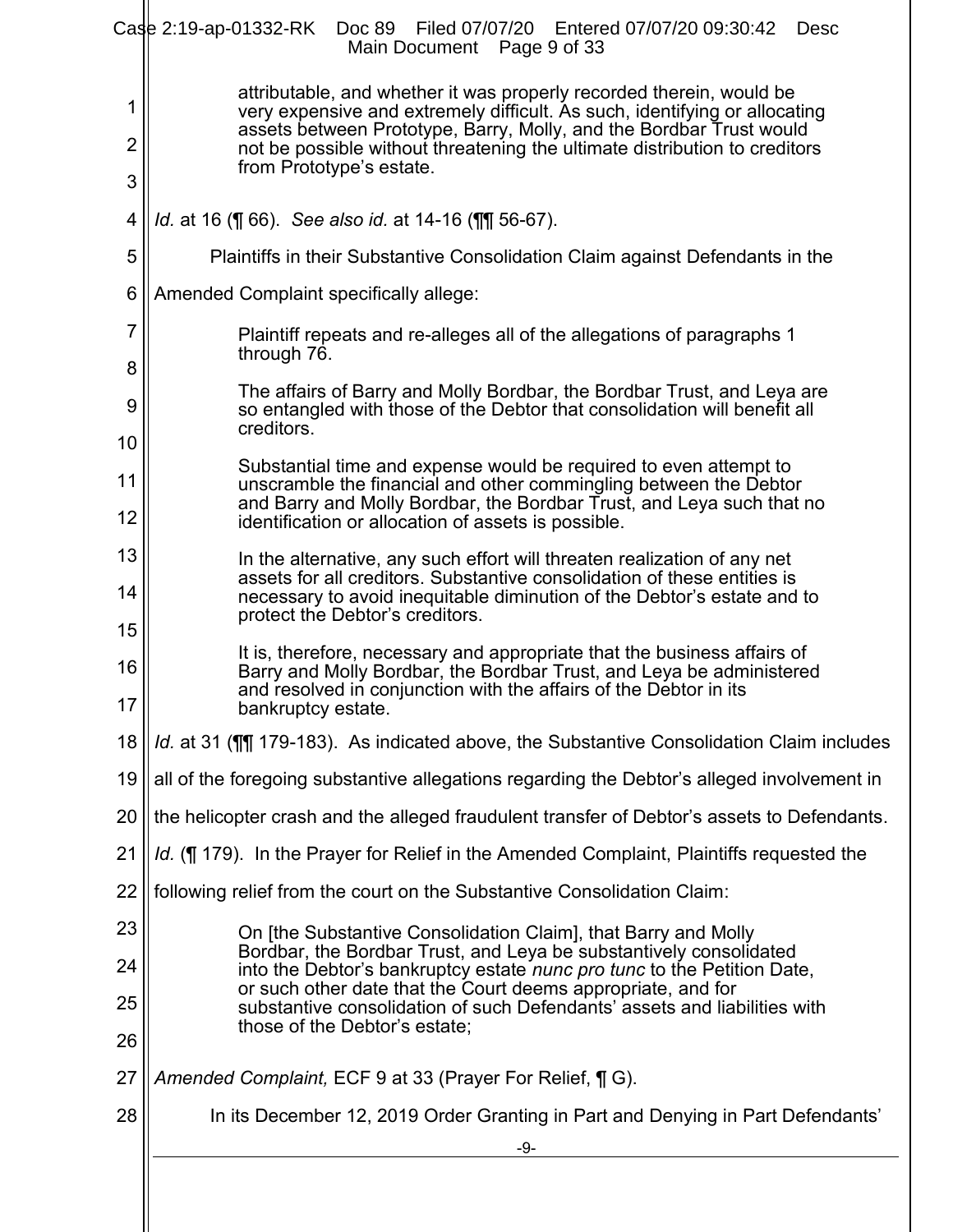1 2 3 4 5 6 7 8 9 10 11 12 13 14 15 16 Motion to Dismiss the Amended Complaint, the court specifically granted Defendants' request to dismiss the Substantive Consolidation Claim because Plaintiffs "did not give notice of the claim for substantive consolidation to the creditors of Defendants, who and which are nondebtor parties[.]" ECF 57 at 2 (citing *Leslie v. Mihranian (In re Mihranian),*  937 F.3d 1214, 1218 (9th Cir. 2019) ("A party moving for substantive consolidation must provide notice of the motion to the creditors of a putative consolidated non-debtor."). Because the court was dismissing the Substantive Consolidation Claim on insufficiency of service grounds, the court expressly declined to reach the merits of whether the Substantive Consolidation Claim should be dismissed for failure to state a claim upon which relief can be granted pursuant to Federal Rule of Civil Procedure 12(b)(6). ECF 57 at 2. The court also recommended that Plaintiffs file any amended substantive consolidation claim as a separate proceeding. *Id.* The court's order dismissed the Substantive Consolidation Claim without prejudice and with leave to amend, and the court did not set any time limit on Plaintiffs' amendment of the Substantive Consolidation Claim. *Id.* at 15. Accordingly, although the Substantive Consolidation Claim has been dismissed, it is not finally resolved since Plaintiffs may still file an amended claim.

17 18 19 20 21 22 23 24 25 26 As noted above, the five questions presented by the Motion before the court are: (i) whether the Substantive Consolidation Claim is a "real property claim" under the California expungement statutes; (ii) if so, whether the court should grant the Motion, even though the to-be-amended Substantive Consolidation Claim was dismissed without prejudice; (iii) whether the lis pendens must be expunged because any amended substantive consolidation claim may not be filed in this action; (iv) whether the Trustee recorded the lis pendens on the Properties without "substantial justification," and Defendants should be awarded fees and costs; and (v) whether *Acevedo* precludes Plaintiffs from asserting that the Properties could be property of the estate. The court addresses each of these questions in turn.

27

28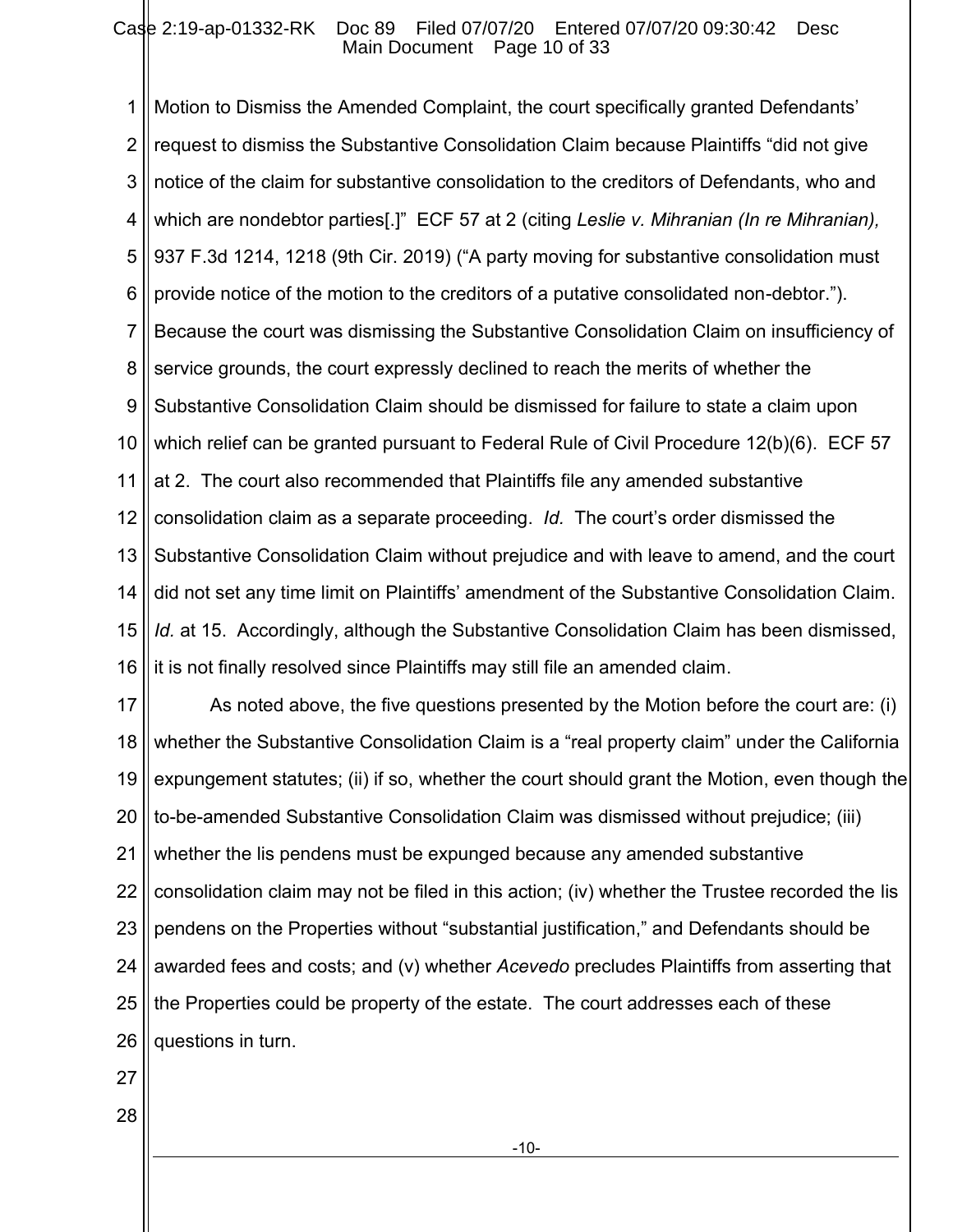1 2

## **i. PLAINTIFFS' SUBSTANTIVE CONSOLIDATION CLAIM IS A "REAL ROPERTY CI**

3 4 5 6 7 8 9 10 11 Whether a substantive consolidation claim may be a "real property claim" supporting a lis pendens under California law is apparently an issue of first impression. The parties agree that California law governs this court's evaluation of the Motion. *See, e.g.*, *In re Gonzalez*, BAP No. CC-11-1162-MkCaPa, 2012 Bankr. LEXIS 673, 2012 WL 603747, at \*5 (9th Cir. BAP Feb. 2, 2012) (affirming bankruptcy court's expungement of lis pendens pursuant to California Code of Civil Procedure § 405.30). The most recent pronouncement of California law addressing the state's expungement statutes, the California Supreme Court decision in *Kirkeby v. Superior Court*, 33 Cal.4th 642 (2004) (holding that fraudulent transfer claim was a "real property claim") governs the court's analysis.

12 13 14 15 16 17 18 19 20 21 22 23 24 25 26 27 28 As set forth below, the court determines that Plaintiffs' Substantive Consolidation Claim is a "real property claim" within the meaning of California Code of Civil Procedure § 405.4 because the effect of an order for substantive consolidation of a non-debtor entity is the combining of that entity's assets and liabilities with the bankruptcy estate. A substantive consolidation cause of action is a request that the bankruptcy court ignore legal forms and marshal assets into the court's jurisdiction because the property belonging, in form, to the putative consolidated entity is, in substance, property of the estate, 11 U.S.C. § 541(a). Moreover, similar to the fraudulent transfer claim in *Kirkeby,* the ostensible "real property claim" here is an equitable remedy of substantive consolidation that disregards the corporate form by bringing non-debtor assets into the estate to satisfy creditors' claims. The court therefore concludes that an order consolidating a non-debtor's real property into the bankruptcy estate is more akin to the avoidance and recovery of real property by a fraudulent transfer claim, *Kirkeby*, 33 Cal.4th at 649, than the imposition of a constructive trust or equitable lien on real property, *Urez Corp. v. Superior Court,* 190 Cal.App.3d 1141, 1149, 235 Cal.Rptr. 837 (1987) (holding that constructive trust and equitable lien claims may not support a lis pendens). Additionally, the precise impact of a substantive consolidation order—pooling assets and liabilities previously held by separate legal entities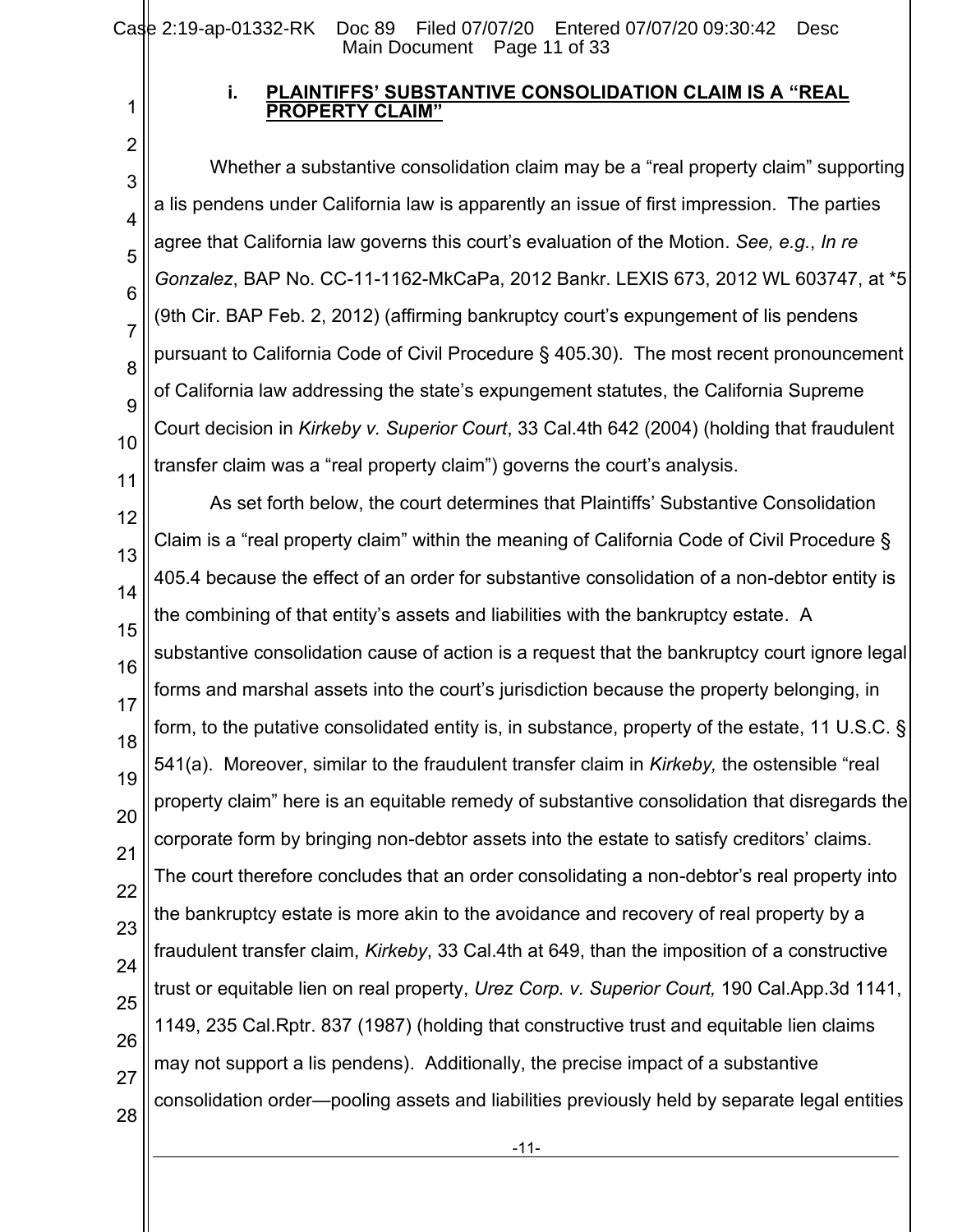1 2 3 4 5 into a single body—is not diminished when a case involves substantive rights relating to title of real property. Thus, an order granting a substantive consolidation claim would "affect" title to and possession of real property within the meaning of California Code of Civil Procedure § 405.4 because the consolidated property becomes property of the bankruptcy estate available to satisfy the claims of all creditors.

6 7 8 9 Below, the court discusses the California expungement statutes and related authorities, and the nature and effect of substantive consolidation, before returning to examining the Amended Complaint in order to undertake the "demurrer-like analysis" that *Kirkeby* requires, 33 Cal.4th at 648.

10

## **1. The California Lis Pendens Regime**

11 12 13 14 15 16 17 18 19 20 A lis pendens is a "notice of the pendency of an action in which a real property claim is alleged." California Code of Civil Procedure § 405.2. A "real property claim" is defined, in pertinent part, as "a cause or causes of action in a pleading which would, if meritorious, affect . . . title to, or the right to possession of, specific real property[.]" California Code of Civil Procedure § 405.4. If an underlying action does not assert a "real property claim," as defined by California Code of Civil Procedure section 405.4, the owner of the subject property may move to expunge the lis pendens. California Code of Civil Procedure §§ 405.30 and 405.31. The party opposing a motion to expunge lis pendens has the burden to demonstrate the existence of a "real property claim." California Code of Civil Procedure § 405.30.

21 22 23 24 25 26 27 28 The court deciding a motion to expunge lis pendens based on the absence of a real property claim "shall order the notice expunged if the court finds that the pleading on which the notice is based does not contain a real property claim." California Code of Civil Procedure § 405.31. The limited determination of whether a complaint contains a "real property claim" is a "demurrer-like analysis," as stated in *Kirkeby*, 33 Cal.4th at 647-648. Because "the purpose of a lis pendens is to notify 'the world' as to a claim on specific real property," at a minimum, a "real property claim" must identify the specific real property that is the subject of the lis pendens. *Gale v. Superior Court*, 122 Cal.App.4th 1388, 1396, 19

-12-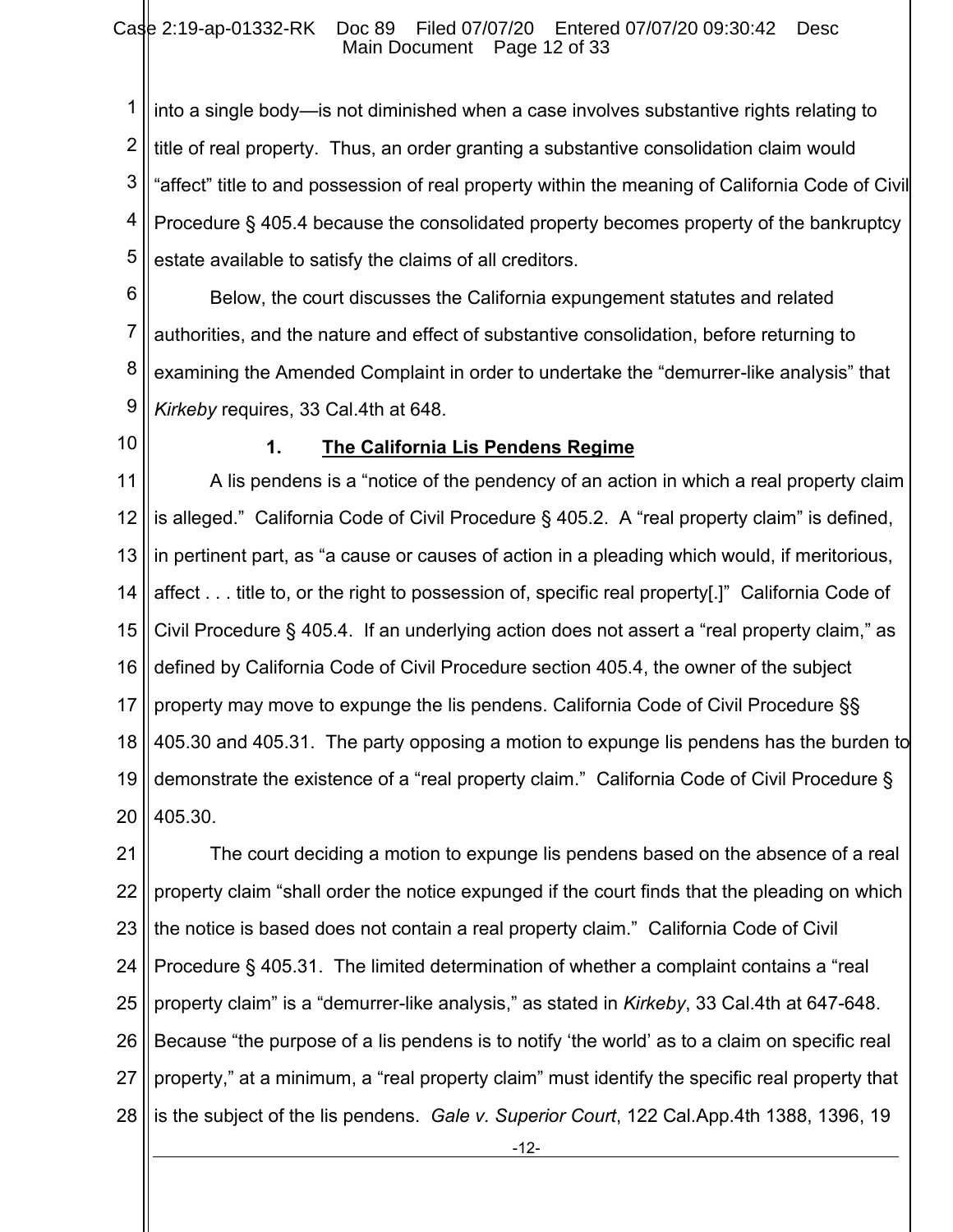#### Case 2:19-ap-01332-RK Doc 89 Filed 07/07/20 Entered 07/07/20 09:30:42 Desc Main Document Page 13 of 33

1 2 3 4 Cal.Rptr. 3d 554 (2004) ("it is most assuredly not enough . . . merely to give notice to one's adversary. Adversaries in all likelihood already know about any claims. It is third parties potential buyers or moneylenders—who need to be able to ascertain from the pleadings the nature of any claim to specific real property.").

5 6 7 8 9 10 11 There are two lines of California lis pendens cases that the parties rely on: those analyzing constructive trust and equitable lien causes of action, and those interpreting fraudulent transfer claims. In *Kirkeby*, the California Supreme Court discussed many authorities examining whether a claim for constructive trust or equitable lien may support a lis pendens but left that particular question unresolved. 33 Cal.4th at 650 n.7 ("Because it is not presented in this case, we do not address the question of whether a claim that seeks to impose a constructive trust or equitable lien may be a basis for a lis pendens.").

12 13 14 15 16 17 18 19 20 21 Before *Kirkeby,* the California courts evaluating expungement actions generally adopted the view that "allegations of equitable remedies, even if colorable, will not support a lis pendens if, ultimately, those allegations act only as a collateral means to collect money damages." *La Paglia v. Superior Court,* 215 Cal.App.3d 1322, 1329, 264 Cal.Rptr. 63 (1989) (quoting *Urez Corp. v. Superior Court,* 190 Cal.App.3d 1141, 1149, 235 Cal.Rptr. 837 (1987)); *Wardley Development Inc. v. Superior Court,* 213 Cal.App.3d 391, 394, 262 Cal.Rptr. 87 (1989) (same). Consistent with this line of authority, the majority of California courts had concluded that constructive trust and equitable lien claims are not "real property claims" because the claims seek an interest in real property merely for the purpose of securing a money damage judgment.<sup>5</sup> When the California Court of Appeal examined

- 22
- 23
- 24 25 26 27 28 <sup>5</sup> *See, e.g.*, *Burger v. Superior Court,* 151 Cal.App.3d 1013, 199 Cal.Rptr. 227 (1984) (constructive trust claim appended to breach of contract and fraud claims); *Deane v. Superior Court,*164 Cal.App. 3d 292, 210 Cal.Rptr. 406 (1985) (constructive trust claim appended to breach of contract claim); *Urez Corp. v. Superior Court,*190 Cal.App.3d 1141, 235 Cal.Rptr. 837 (1987) (constructive trust claim appended to fraud and deceit claims); *Wardley Development Inc. v. Superior Court,* 213 Cal.App.3d 391, 262 Cal.Rptr. 87 (1989) (equitable lien claim appended to default money judgment); *La Paglia v. Superior Court,* 215 Cal.App.3d 1322, 264 Cal.Rptr. 63 (1989) (constructive trust claim appended to waste, trespass, conversion, and accounting claims); *BGJ Associates, LLC v. Superior Court,* 75 Cal.App.4th 952, 89 Cal. Rptr.2d 693 (1999) (constructive trust claim appended to fraud and tort claims seeking compensatory and punitive damages); *Campbell v. Superior Court,*132 Cal.App.4th 904, 34 Cal.Rptr.3d 68 (2005) (constructive trust and equitable lien claims appended to conversion and money had and received claims). *But see Coppinger v. Superior*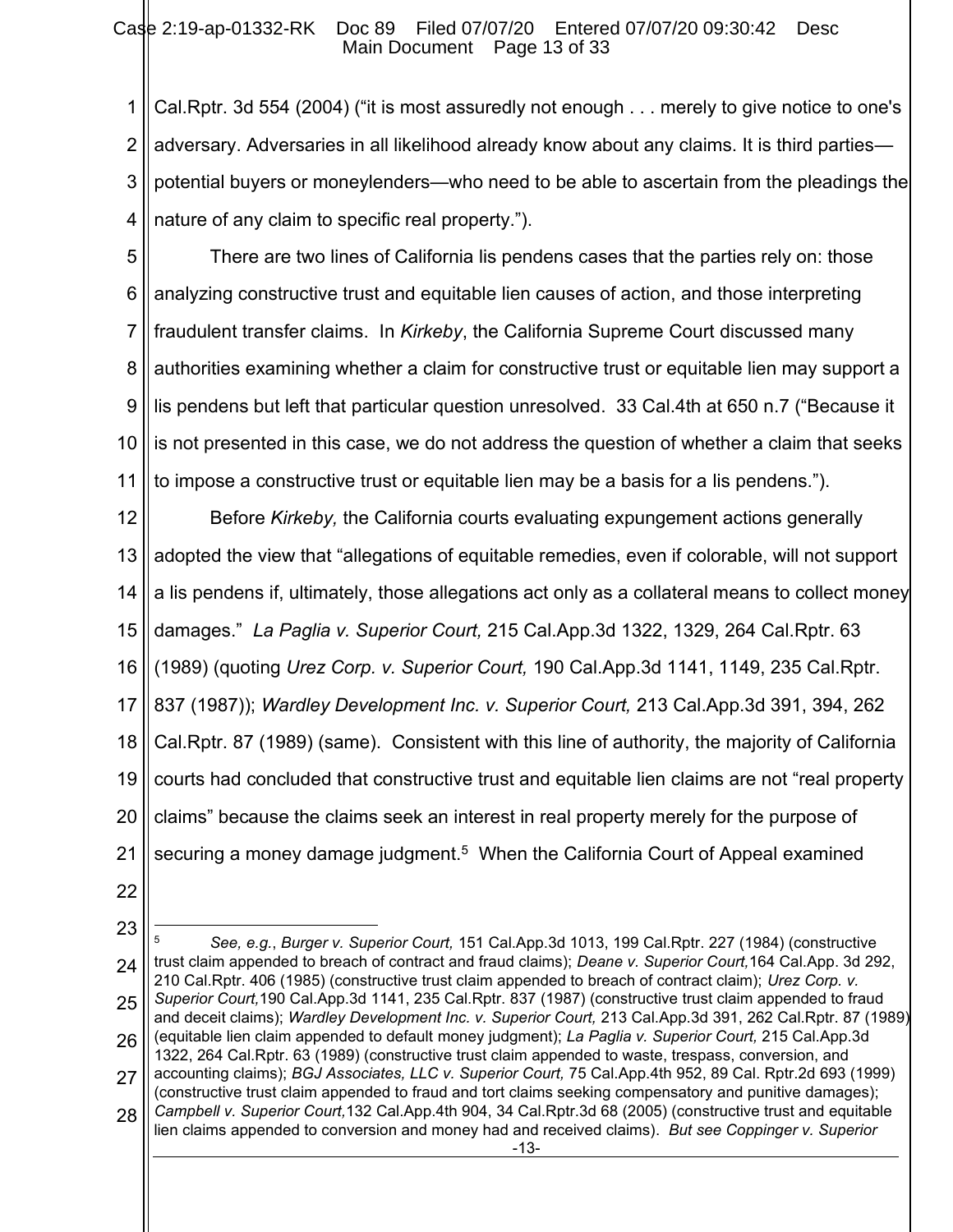1 2 3 4 5 whether a fraudulent conveyance cause of action could be a "real property claim" in *Lewis v. Superior Court,* 30 Cal.App.4th 1850, 37 Cal.Rptr. 2d 63 (1994) (hereinafter "*Lewis*") and *Hunting World, Inc. v. Superior Court,* 22 Cal.App.4th 67, 26 Cal.Rptr. 2d 923 (1994) (hereinafter "*Hunting World"*), however, it narrowed the equitable remedy exclusion that had been adopted in *Urez Corp. v. Superior Court,* 190 Cal.App.3d at 1149.

6 7 8 9 10 11 12 13 14 15 16 In *Lewis*, the California Court of Appeal determined that the plaintiff's lis pendens should be ordered expunged after looking to the purpose of the complaint as a whole and determining that plaintiff's fraudulent transfer claim was, in essence, a claim for constructive trust. *Id.* at 1865 ("while in the abstract . . . a fraudulent conveyance claim can support a lis pendens, the application of this rule in a given case depends on the specific nature of the claim."). In *Hunting World*, however, the California Court of Appeal concluded that a fraudulent transfer claim was a "real property claim" where the plaintiff, after receiving a money damages judgment against the debtor in federal court, sought to avoid the debtor's transfer of real property to his wife. *Id.* at 73 ("Extension of the *Urez*/*Wardley*  line of decisions is not warranted because the clear wording of the 'real property claim' prong of lis pendens law covers a claim to set aside a conveyance of real property.").

17 18 19 20 21 22 23 24 25 26 In *Kirkeby*, the plaintiff alleged twenty-seven causes of action in her complaint, "including a cause of action for fraudulent conveyance, and sought declaratory and injunctive relief and damages in the aggregate amount of \$4.9 million on behalf of herself" and the allegedly looted corporation that plaintiff owned with her brother and his wife. 33 Cal.4th at 646. The plaintiff alleged that her brother had obtained a loan from their corporation but used the proceeds to purchase a residential income property that he immediately transferred to a family limited partnership. *Id.* The plaintiff also alleged that her brother transferred interests in his family residence to the same partnership, and that he executed both of the transfers in order to defraud creditors. *Id.* The plaintiff specifically requested that "the [loan and real property] transfers be voided to the extent necessary to

27

<sup>28</sup> *Court,* 134 Cal.App.3d 883, 185 Cal.Rptr. 24 (1982); *Okuda v. Superior Court,* 144 Cal.App.3d 135, 192 Cal.Rptr. 388 (1983).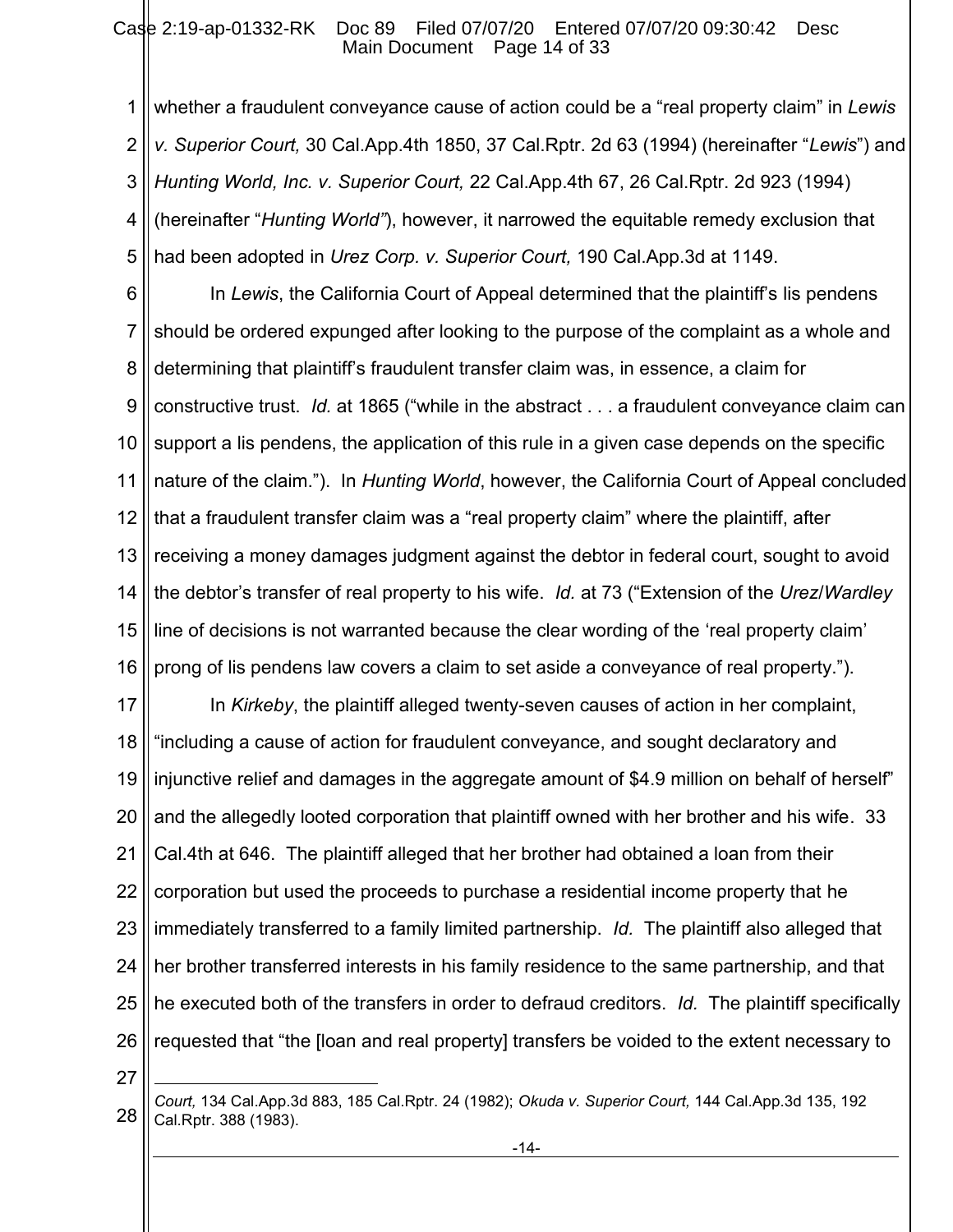Case 2:19-ap-01332-RK Doc 89 Filed 07/07/20 Entered 07/07/20 09:30:42 Desc Main Document Page 15 of 33

1 2 3 4 5 6 7 8 9 10 11 12 13 14 15 16 17 18 19 20 21 22 23 24 25 26 27 satisfy the claims set forth in her complaint." *Id.* The California Supreme Court granted review after both lower courts found that the fraudulent conveyance claim was plaintiff's only claim relating to the real properties and was not a "real property claim" for the purposes of the lis pendens statutes. *Id.* at 646-647. The California Supreme Court in *Kirkeby* looked to the plain language of California Civil Code § 3439.07,<sup>6</sup> which sets forth the remedies available to a creditor bringing a fraudulent transfer action, and concluded that a successful fraudulent transfer claim may result in the voiding of a transfer of title of specific real property. By definition, the voiding of a transfer of real property will affect title to or possession of real property. Therefore, a fraudulent conveyance action seeking avoidance of a transfer [to the extent necessary to satisfy the creditor's claim] clearly 'affects title to, or the right to possession of' real property and is therefore a real property claim for the purposes of the lis pendens statutes. *Id.* at 649. Thus, the outcome of the case in *Kirkeby* was based on the plain meaning of the statutory language in California Civil Code § 3439.07 and California Code of Civil Procedure § 405.4. *Kirkeby,* 33 Cal.4th at 649 (citing *Hunting World,* 22 Cal.App.4th at 73). The court therefore held the defendants' argument that the court should look beyond the face of the noticing party's pleading and examine the purpose of the complaint to be unavailing. *Id.* at 649-650 (declining to depart from application of the plain language of § 405.31 and its legislative history, which require courts "to consider only the specific claim as pled[.]"). Additionally, the California Supreme Court in *Kirkeby* held that *Lewis* was "inapposite and actually support[ed]" the court's conclusion, even though the California Court of Appeal determined that the fraudulent transfer claim in that case was not a "real property claim." *Id.* at 650. In discussing *Lewis,* the California Supreme Court in *Kirkeby* noted that the Court of Appeal held in that case that the party in interest pleaded a constructive trust claim in substance, and only labelled the claim as a fraudulent transfer cause of action in form; California Civil Code § 3439.07(a)(1) provides that "[i]n an action for relief against a transfer or obligation under this chapter, a creditor, . . . may obtain: [a]voidance of the transfer or obligation to the extent

<sup>28</sup> necessary to satisfy the creditor's claim."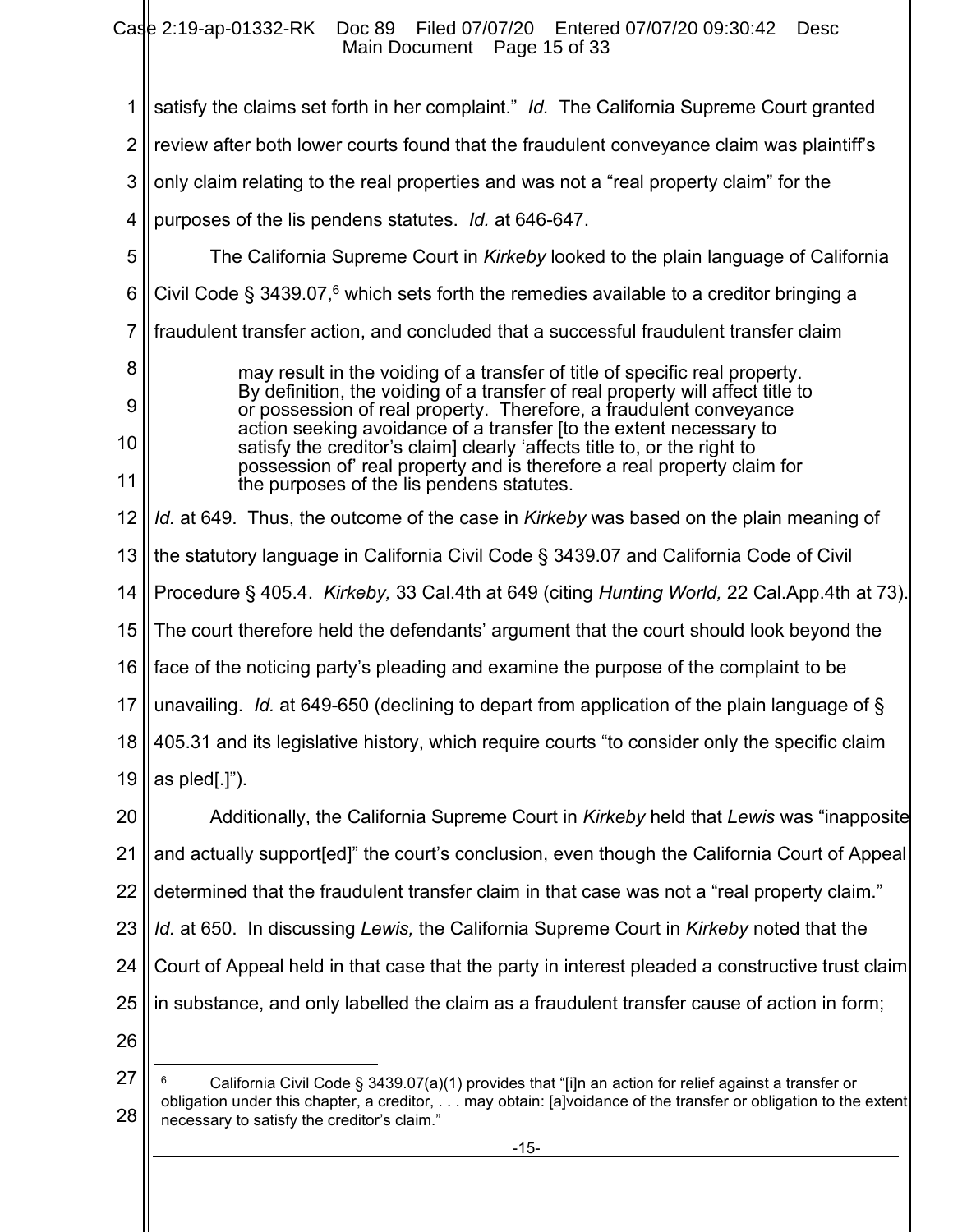1 2 3 4 5 6 7 8 the party in interest did not allege any conveyance of property. *Id.* (citing *Lewis,* 30 Cal.App.4th at 1865). Thus, the *Lewis* court held that although a fraudulent conveyance claim may support a lis pendens, no such claim was alleged in that case. *Id.* The California Supreme Court distinguished the plaintiff's allegations in *Kirkeby* from the allegations pleaded in *Lewis,* noting that the plaintiff in *Kirkeby* adequately alleged that the defendant transferred title of the real property with the intent to defraud creditors. *Id.* Therefore, the California Supreme Court in *Kirkeby* held that the fraudulent transfer claim, if successful, would affect title to specific real property. *Id.* 

9 10 11 12 13 14 Accordingly, *Kirkeby* directs courts applying the California expungement statutes to proceed with a demurrer-like analysis of the noticing party's pleading. That analysis must avoid looking beyond the pleading to the noticing party's purpose, and instead focus on the specific claim as pleaded. Further, the trial court's analysis of the cause of action underlying the asserted "real property claim" must begin with the plain language of that cause of action. *Id.* at 649 (discussing Cal. Civ. Code § 3439.07(a)(1)).

15 16 17 18 19 20 21 22 23 24 25 26 Defendants argue that under *Kirkeby,* "the only analysis that matters is whether a plaintiff alleges a direct claim to title or possession." *Defendants' Reply in Support of Motion to Expunge, ECF 79 at 9 (citing Kirkeby, 33 Cal. 4<sup>th</sup> at 649-650). The court* disagrees with this argument because the California Supreme Court did not set forth a "direct claim" standard in *Kirkeby,* and the holding in that case undermines Defendants' argument. Pursuant to California Civil Code § 3439.07(a)(1), the plaintiff in *Kirkeby* sought to void a transfer of real property to satisfy her claim for nearly \$5 million in money damages, among other requested relief. *Kirkeby,* 33 Cal. 4th at 646. The court determined that if plaintiff's fraudulent transfer claim was successful, "[b]y definition,"<sup>7</sup> the avoidance of the transfer would "affect . . . title to, or the right to possession of, specific real property," California Code of Civil Procedure § 405.4. *Id.* at 649. Defendants are correct that the California Supreme Court in *Kirkeby*, in reaching its conclusion, relied upon a statute which

27

28

7

*Id.* at 649.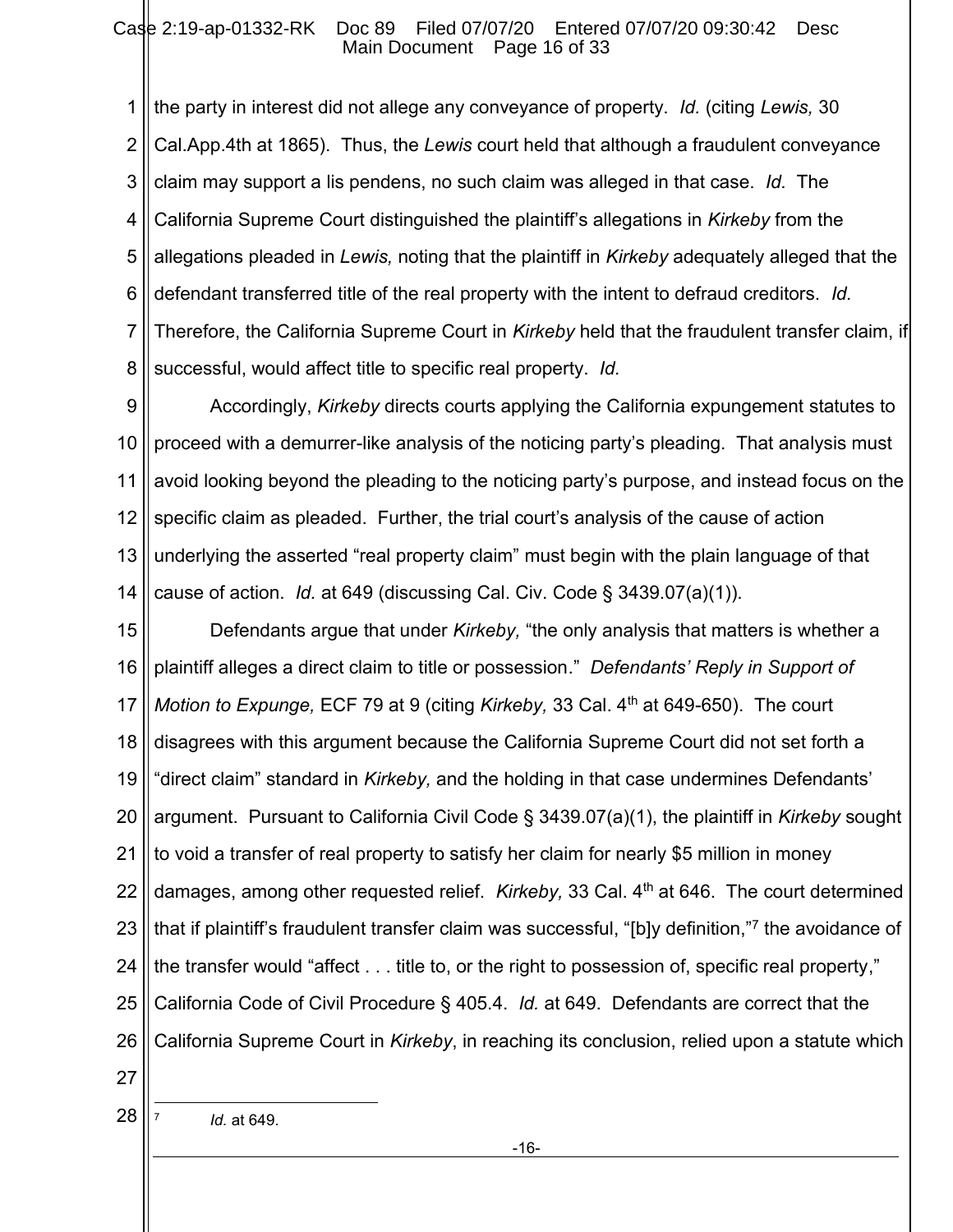1 2 3 4 allows a creditor to obtain "[a]voidance of the transfer or obligation to the extent necessary to satisfy the creditor's claim[,]" and, here, no similar statute exists. *Id.* at 649. Nothing in *Kirkeby* indicates, however, that a "real property claim" determination is limited to statutory causes of action.

5 6 7 8 9 10 11 In the absence of statutory language beyond 11 U.S.C. § 105(a), the court, guided by *Kirkeby*, therefore evaluates the plain effect and nature of an order granting substantive consolidation. The court determines that an order consolidating Defendants' assets and liabilities with the bankruptcy estate would "affect . . . title to, or the right to possession of, specific real property," California Code of Civil Procedure § 405.4. Accordingly, Plaintiffs' Substantive Consolidation Claim is a "real property claim" for the purposes of the California lis pendens statutes.

12

# **2. The Effect of Substantive Consolidation**

13 14 15 16 17 18 19 20 21 22 23 24 25 26 27 "A bankruptcy court's power of substantive consolidation has been considered part of the bankruptcy court's general equitable powers since the passage of the Bankruptcy Act of 1898." *Alexander v. Compton (In re Bonham),* 229 F.3d 750, 763 (9th Cir. 2000) (citing *Sampsell v. Imperial Paper & Color Corp.*, 313 U.S. 215, 219 (1941) (hereinafter *"Sampsell"*)). Although uncodified, the authority of a bankruptcy court to substantively consolidate the estate of a separate debtor or non-debtor derives from the court's "general equity powers as expressed in [11 U.S.C. § 105]." *In re Bonham,* 229 F.3d at 764 (citation omitted) (hereinafter "*Bonham*"); *see also, In re Mihranian,* 937 F.3d at 1216 (citing *Bonham*). The official commentary for the Federal Rules of Bankruptcy Procedure also acknowledges the propriety of substantive consolidation. The Advisory Committee Note to Federal Rule of Bankruptcy Procedure 1015 provides that "[c]onsolidation, as distinguished from joint administration, is neither authorized nor prohibited by this rule since the propriety of consolidation depends on substantive considerations and affects the substantive rights of the creditors of the different estates." *Id.* (citing *Sampsell*, 313 U.S. 215 (1941)).

-17-

28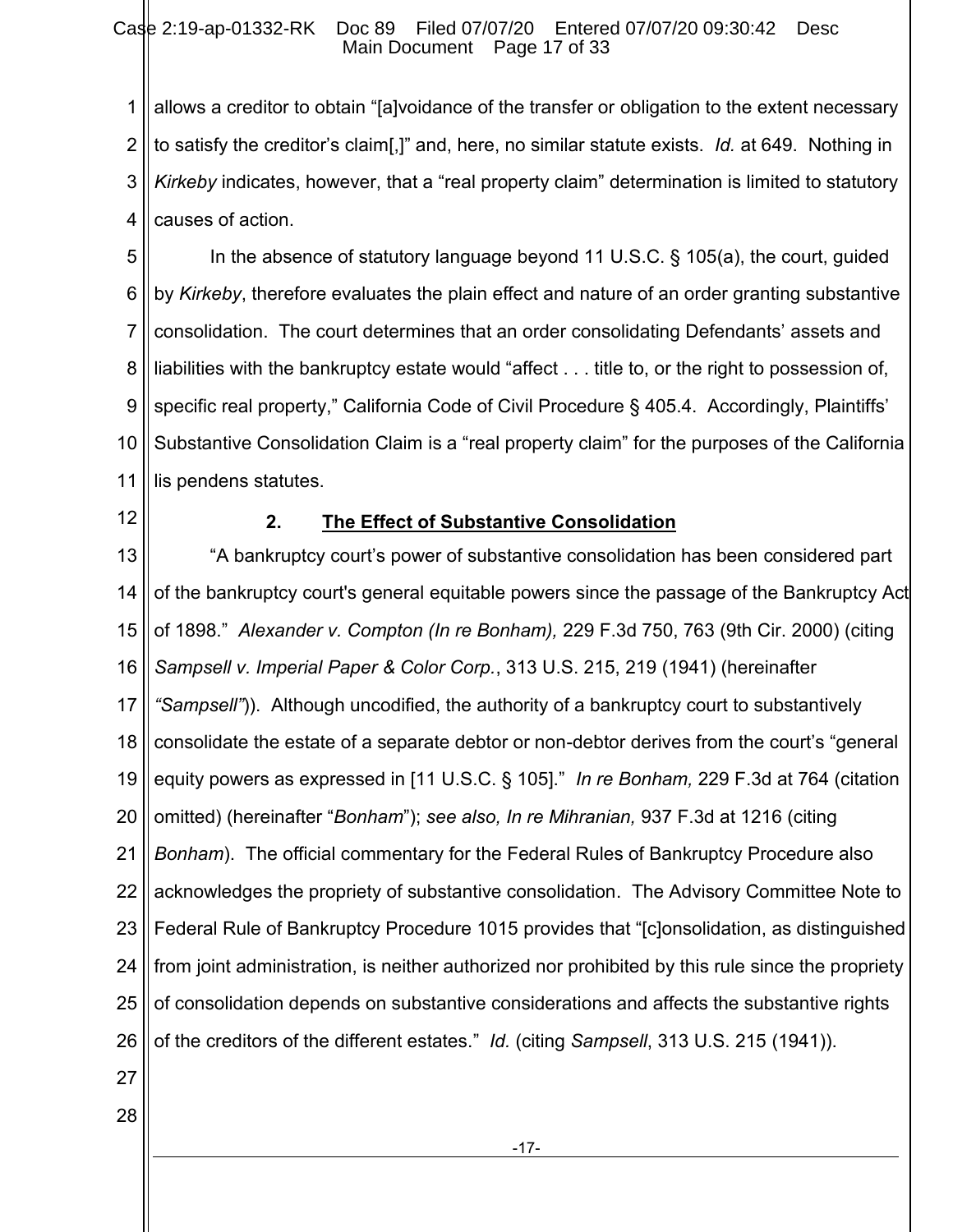1 2 3 4 5 6 7 8 9 10 11 12 13 14 15 16 17 18 19 20 In *Sampsell*, the Supreme Court "tacitly approved"<sup>8</sup> substantive consolidation of a non-debtor entity with a bankruptcy estate. 313 U.S. at 219-220 (reversing the judgment of the Circuit Court of Appeals and affirming the District Court's "order consolidating the estates"). Prepetition, the individual debtor in *Sampsell* had fraudulently transferred assets to a dummy corporation and in consideration received all of the corporation's stock. *Id.* at 216-217. After the bankruptcy referee ordered that the corporation's assets be turned over to the estate, a creditor of the non-debtor corporation requested priority as to the distribution of the consolidated corporation's assets. *Id.* at 217. The bankruptcy referee determined that the creditor, "with knowledge of [debtor's] indebtedness, was instrumental in getting him to form the corporation and had full knowledge of its fraudulent character." *Id.* Thus, the bankruptcy referee disallowed the creditor's request for priority but permitted the creditor's claim as a general unsecured claim. *Id.* Because the Supreme Court affirmed the bankruptcy referee's determination that the creditor was "entitled only to *pari passu* participation" with debtor's other unsecured creditors, the court, "perhaps inadvertently,"<sup>9</sup> approved consolidation as a remedy to at once: (i) avoid a fraudulent transfer, (ii) subordinate an inequitable claim, and (iii) disregard legal forms to "absorb [nondebtor] assets into the bankruptcy estate" to satisfy the claims of a consolidated body of creditors. *Id.* at 219 ("The power of the bankruptcy court to subordinate claims or to adjudicate equities arising out of the relationship between the several creditors is complete.") (citation omitted).

21 22 23 24 Accordingly, substantive consolidation is "an uncodified, equitable doctrine[,]" as observed by the Bankruptcy Appellate Panel of the Ninth Circuit,<sup>10</sup> that allows bankruptcy courts to "combine the assets and liabilities of separate and distinct—but related—legal entities into a single pool and treat them as though they belong to a single entity[,]" in the

25

27

- 26 <sup>8</sup> *Bonham,* 229 F.3d at 764.
	- 9 *In re Owens Corning,* 419 F.3d 195, 206 (3d Cir. 2005).
- 28 <sup>10</sup> *Luxury Jewels, LLC v. Akers (In re Aronsakool),* BAP No. SC-13-1206-JuKuPa, 2014 Bankr. LEXIS 1234, 2014 WL 1273696, at \*8 (9th Cir. BAP Mar. 28, 2014).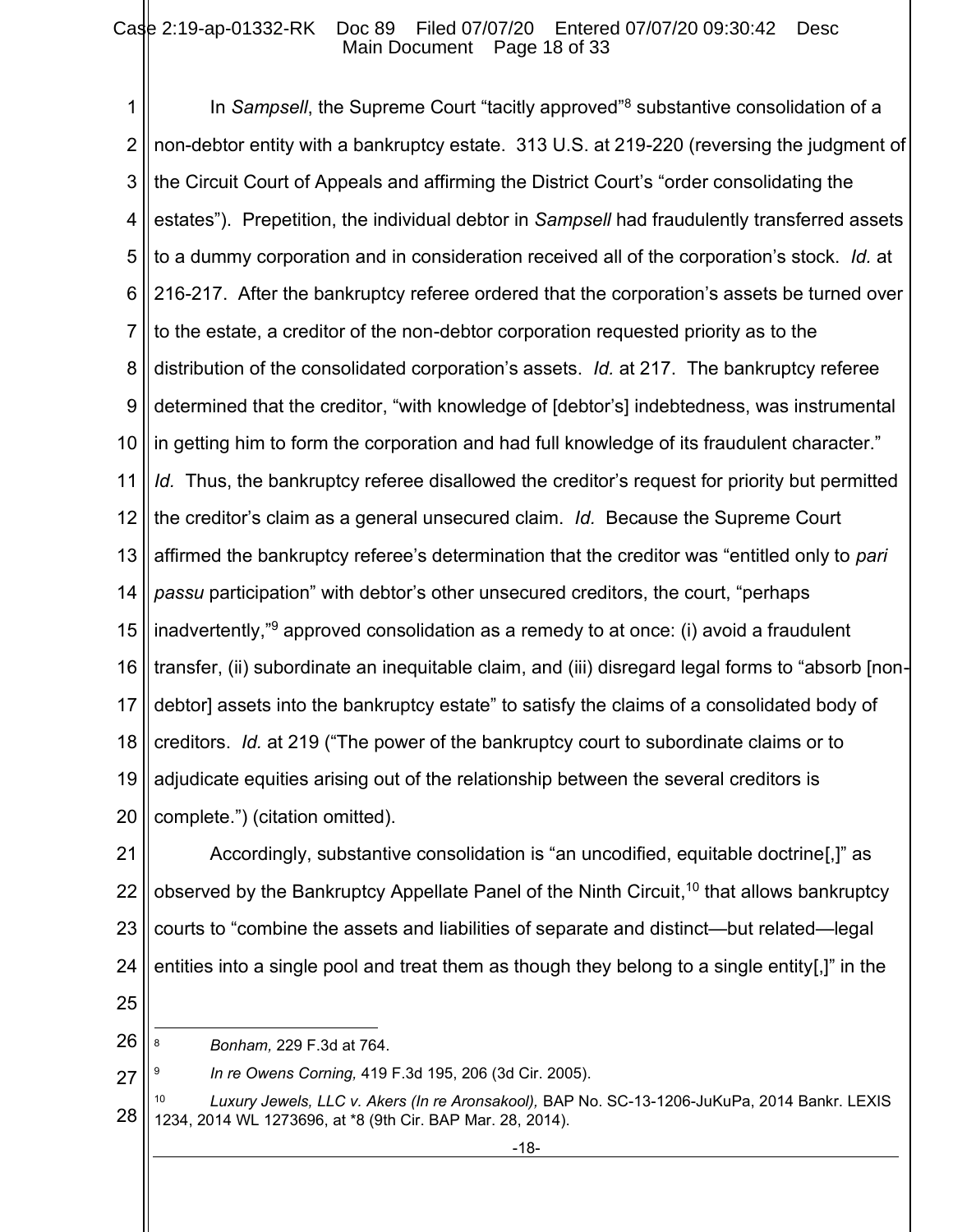1 2 3 4 5 6 7 8 words of the Ninth Circuit in *Bonham,* 229 F.3d at 764. In *Bonham*, the Ninth Circuit set forth the legal standard for establishing a substantive consolidation claim and its effect on non-debtor assets and liabilities if the claim is granted. *Id.* at 766-771. Defendants' challenge to Plaintiffs' lis pendens is on grounds that the Amended Complaint does not include a "real property claim" under California Code of Civil Procedure § 405.31, which looks to the effect of a purported "real property claim" if meritorious.<sup>11</sup> Thus, the court's analysis is limited to *Bonham*'s discussion of the effect of a substantive consolidation order on the Properties.

9 10 11 12 13 14 15 16 17 18 19 20 21 22 23 In *Bonham,* the chapter 7 trustee initially brought fraudulent transfer claims against numerous investors that had received assets from two non-debtor companies that the individual debtor had used to engage in a Ponzi scheme. 229 F.3d at 759-760. After the investor-defendants moved to dismiss the trustee's fraudulent transfer claims for lack of standing, the trustee filed a motion to substantively consolidate the debtor's estate with the non-debtor companies *nunc pro tunc* to the petition date. *Id.* at 760. Discussing the significant consequences of a substantive consolidation order, the Ninth Circuit noted "that substantive consolidation 'is no mere instrument of procedural convenience . . . but a measure vitally affecting substantive rights.'" *Id.* at 762 (citation omitted). A substantive consolidation order allows a bankruptcy court to seriously affect the rights of non-debtor third parties "in order to reach assets for the satisfaction of debts of a related [entity]." *Id.* at 764 (citation and internal quotation omitted). Further, "[t]he consolidated assets create a *single fund* from which all claims against the consolidated debtors are satisfied; duplicate and intercompany claims are extinguished; and, the creditors of the consolidated entities are combined for purposes of voting on reorganization plans." *Id.* (emphasis added). *See* 

24

25 26 27 28 11 Defendants' challenge to Plaintiffs' lis pendens is not under California Code of Civil Procedure  $\S$ 405.32 requiring expungement of a lis pendens *"*if the court finds that the claimant has not established by a preponderance of the evidence the probable validity of the real property claim." Defendants did not move to expunge the lis pendens in this case by challenging the "probable validity" of the Plaintiffs' "real property claim" because the argument is that there is no such real property claim. Under the "probable validity" test of California Code of Civil Procedure § 405.32, the court would determine the probable validity of a substantive consolidation claim, and the parties would be entitled to take discovery and submit evidence, but the court does not decide the merits of any such potential claim here.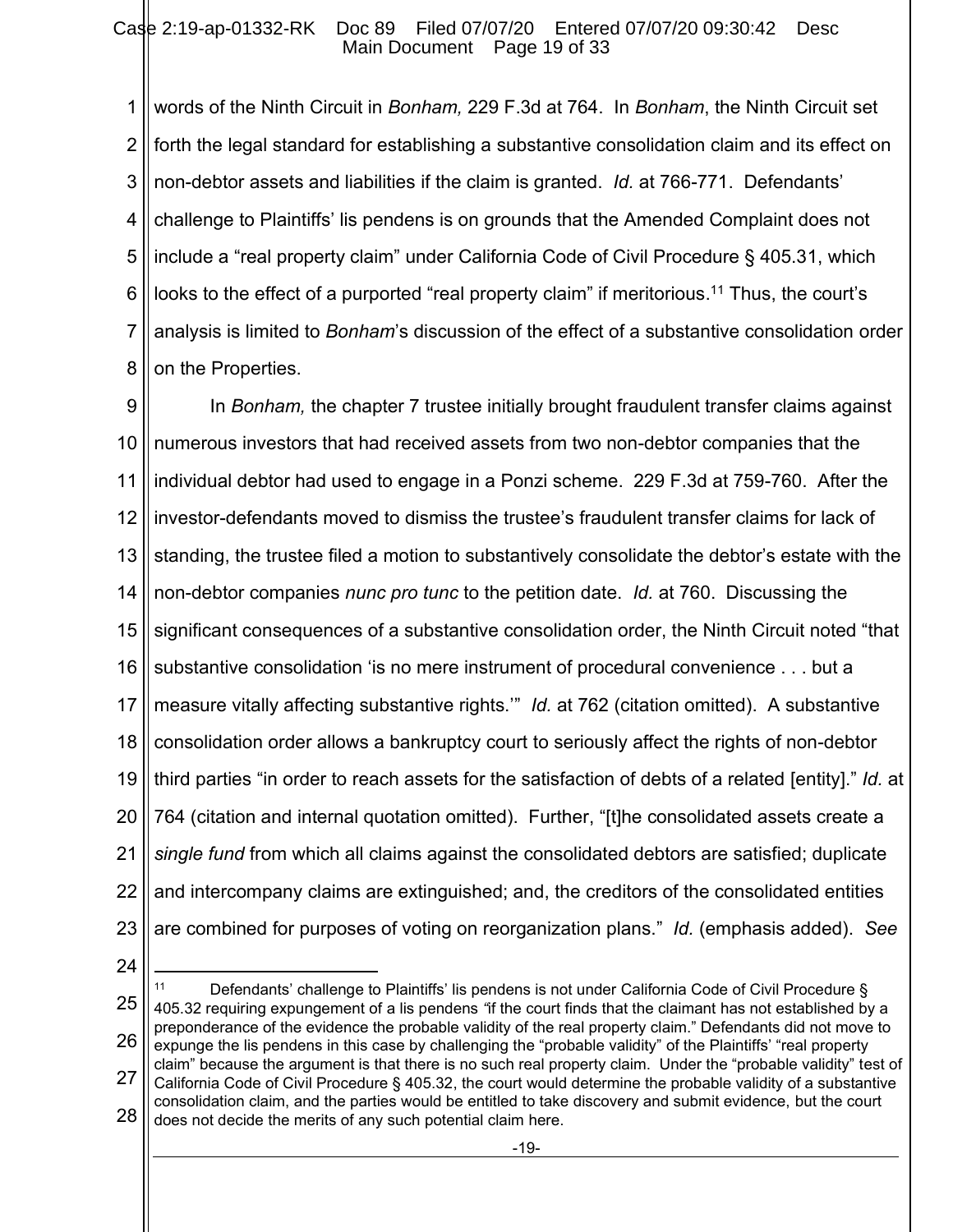1 2 3 4 5 *also In re Owens Corning,* 419 F.3d 195, 206 (3d Cir. 2005) ("[Substantive consolidation] brings all the assets of a group of entities into a *single survivor*.") (emphasis added). Absent the authority to substantively consolidate, "debtors could insulate money through transfers among inter-company shell corporations with impunity." *Bonham,* 229 F.3d at 764.

6 7 8 9 10 11 12 13 14 15 16 17 18 19 20 21 22 Defendants contend that *Bonham* instructs courts to only "treat [consolidated assets] as though they belong to a single entity." *Id.* Defendants assert that such treatment falls short of affecting title to or possession of consolidated property. *Defendants' Reply in Support of Motion to Expunge,* ECF 79 at 7-8. Defendants' reliance on the phrase "as though," however, unduly minimizes the effect of substantive consolidation because substantive consolidation is a remedy "vitally affecting substantive rights." *Bonham,* 229 F.3d at 762 (citation and internal quotation omitted). The resulting "single fund"<sup>12</sup> or "single survivor"<sup>13</sup> is not a procedural construct that hardly affects ownership and control of consolidated assets. The single fund is the bankruptcy estate. The estate consists of all property that will be subject to the exclusive jurisdiction of the bankruptcy court, 28 U.S.C. § 1334(e)(1), and may be used to satisfy creditors' claims. *Elliott v. Weil (In re Elliott),* 523 B.R. 188, 192 (9th Cir. BAP 2014) ("When a debtor files a bankruptcy petition, all of his assets become property of the estate and may be used to pay creditors . . . ." (citation omitted)); 11 U.S.C. § 541(a)(1) (estate property includes "all legal or equitable interests of the debtor in property as of the commencement of the case"),  $\S$  541(a)(7) (estate property includes "[a]ny interest in property that the estate acquires after the commencement of the case.").

23 24 25 26 *Bonham* supports the proposition that upon issuance of a substantive consolidation order, the property of a consolidated non-debtor becomes property of the estate under 11 U.S.C. § 541. 229 F.3d at 766-767 (citing *Kroh Bros. Development Co. v. Kroh Bros. Management Co. (In re Kroh Bros. Dev. Co.),* 117 B.R. 499, 502 (W.D. Mo. 1989) (lien

<sup>12</sup> *Id.* at 764.

27

28 <sup>13</sup> *In re Owens Corning,* 419 F.3d at 206.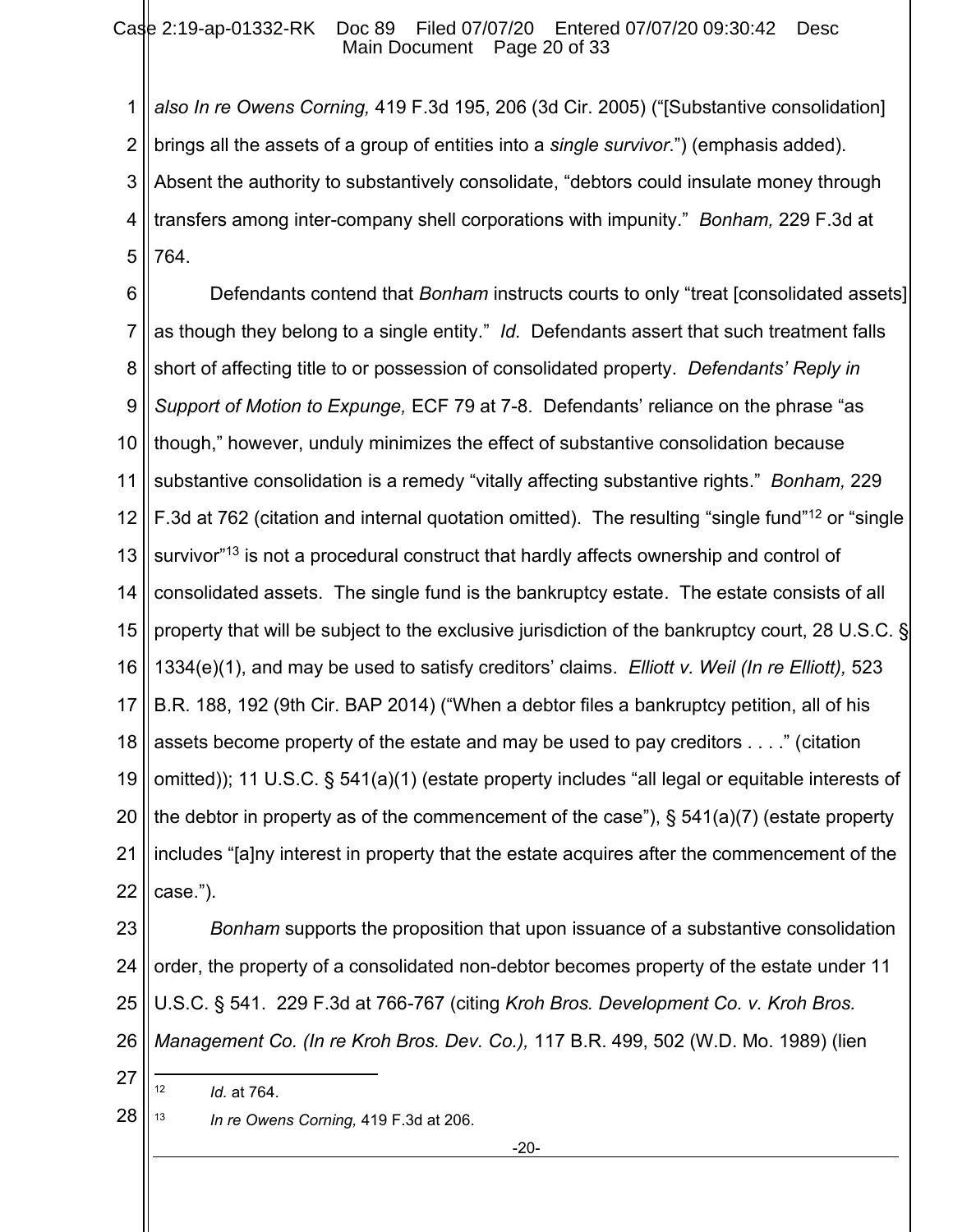1 2 3 4 5 6 7 8 9 10 11 12 13 14 15 16 17 18 19 20 avoidance claims of non-debtor party that come into the bankruptcy estate are part of the estate *nunc pro tunc)); see also, Kismet Acquisition, LLC v. Icenhower (In re Icenhower),*  757 F.3d 1044, 1050 (9th Cir. 2014) (finding that non-debtor's real property became property of the bankruptcy estate as a result of substantive consolidation order). A substantive consolidation order imposes bankruptcy court jurisdiction on non-debtor assets and therefore affects title to and possession of those assets. *See Schwab v. Reilly,* 560 U.S. 770, 794 n. 21 (2010) ("Section 541 is clear that title to the [debtor's property] passed to [the bankruptcy] estate at the commencement of her case . . . ."); *Mwangi v. Wells Fargo Bank, N.A. (In re Mwangi),* 764 F.3d 1168, 1178 (9th Cir. 2014) (debtors have "no right to possess or control estate property while it is property of the estate"); *cf. Giovanazzi v. Schuette (In re Lebbos),* BAP No. EC-11-1735-KiDJu, 2012 Bankr. LEXIS 5962, 2012 WL 6737841, at \*8 (9th Cir. BAP Dec. 31, 2012) ("Because the bankruptcy court had jurisdiction over the [real property] by virtue of [11 U.S.C.] § 541(a) and 28 U.S.C. § 1334(e)(1), it had jurisdiction to enter [a judgment] vesting title to the [real property] in Trustee."); Federal Rule of Bankruptcy Procedure 7070 (allowing a bankruptcy court to "enter a judgment divesting the title of any party and vesting title in others whenever the real or personal property involved is within the jurisdiction of the court."). Like the fraudulent transfer avoidance action in *Kirkeby,* here, "[b]y definition,"<sup>14</sup> the combining of a consolidated entity's assets and liabilities with the bankruptcy estate will affect title to or right to possession of any consolidated real property asset.

21 22 23 24 25 26 Substantive consolidation's relationship with fraudulent transfer law also demonstrates that a substantive consolidation claim is a "real property claim" that may support a lis pendens*.* This court's decision in *In re Parkway Calabasas,* 89 B.R. 832 (Bankr. C.D. Cal. 1988), *aff'd,* 949 F.2d 1058 (9th Cir. 1991), preceded *Bonham* and was discussed therein. *See Bonham,* 229 F.3d at 769. In *Parkway Calabasas,* the bankruptcy court held that a fraudulent transfer claim arising from one debtor's pre-petition payment of

27

28

<sup>14</sup> *Kirkeby,* 33 Cal. 4th at 649.

-21-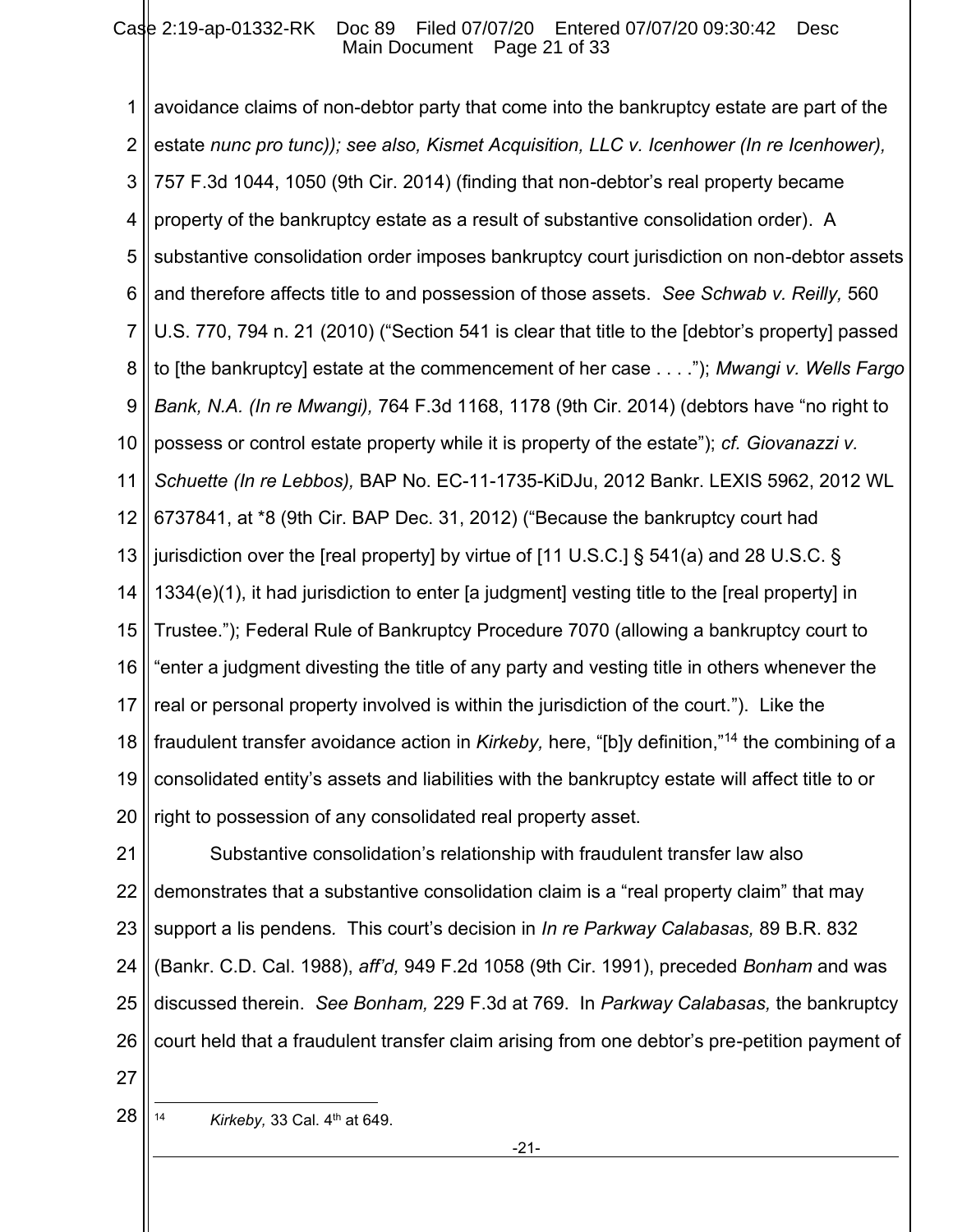#### Case 2:19-ap-01332-RK Doc 89 Filed 07/07/20 Entered 07/07/20 09:30:42 Desc Main Document Page 22 of 33

1 2 3 a debt that was owed by a separate debtor is rendered moot if the two estates are consolidated. 89 B.R. at 839 ("[s]ubstantive consolidation accomplishes the merger of the two estates . . . .").

4 5 6 7 8 9 10 11 12 13 14 15 16 17 18 The court's discussion of "the nature and consequences of substantive consolidation, and . . . fraudulent conveyance[,]" in *Parkway Calabasas* is instructive. *Id.* at 836. "[S]ubstantive consolidation substitutes a single debtor, a single estate with a common fund of assets, and a single body of creditors. Assets and liabilities of each entity are pooled and inter-entity accounts and claims are eliminated." *Id.* at 837 (citations omitted). Where a putative consolidated non-debtor is an alleged transferee or indirect beneficiary of a fraudulent transfer—as is the case here—the impact of a substantive consolidation order is similar to the effect of a fraudulent transfer remedy. Much like the effect of avoidance of a fraudulent transfer and recovery of the transferred asset, substantive consolidation eliminates the harm to a transferor's creditors and the unjust enrichment of a transferee or indirect beneficiary. *Id.* at 839. A substantive consolidation order remedies these ills by enlarging the asset pool available to pay the transferor's creditors and allowing those creditors to look to the assets of the transferee, or indirect beneficiary, for payment. *Id.* ("Substantive consolidation . . . leav[es] no party unjustly enriched and no creditors looking to an impoverished asset pool for payment.").

19 20 21 22 23 24 25 26 27 28 Other courts' analysis of the relationship between fraudulent transfer and substantive consolidation claims comport with the Ninth Circuit authorities discussed above. *See, e.g.*, *Luxury Jewels, LLC v. Akers (In re Aroonsakool),* BAP No. SC-13-1206- JuKuPa, 2014 Bankr. LEXIS 1234, 2014 WL 1273696, at \*3 (9th Cir. BAP Mar. 28, 2014) (discussing the bankruptcy court's conclusion that a "request . . . to obtain standing to assert fraudulent conveyance theories as to transfers of [a] non-debtor's assets, is tantamount to a request for substantive consolidation."); *Schnelling v. Crawford (In re James River Coal Co.),* 360 B.R. 139, 172 (Bankr. E.D. Va. 2007) ("Substantive consolidation is a form of relief related to fraudulent transfer law. It is not strictly limited to cases in which fraudulent transfers have been proven. In fact, it can be an alternative to

-22-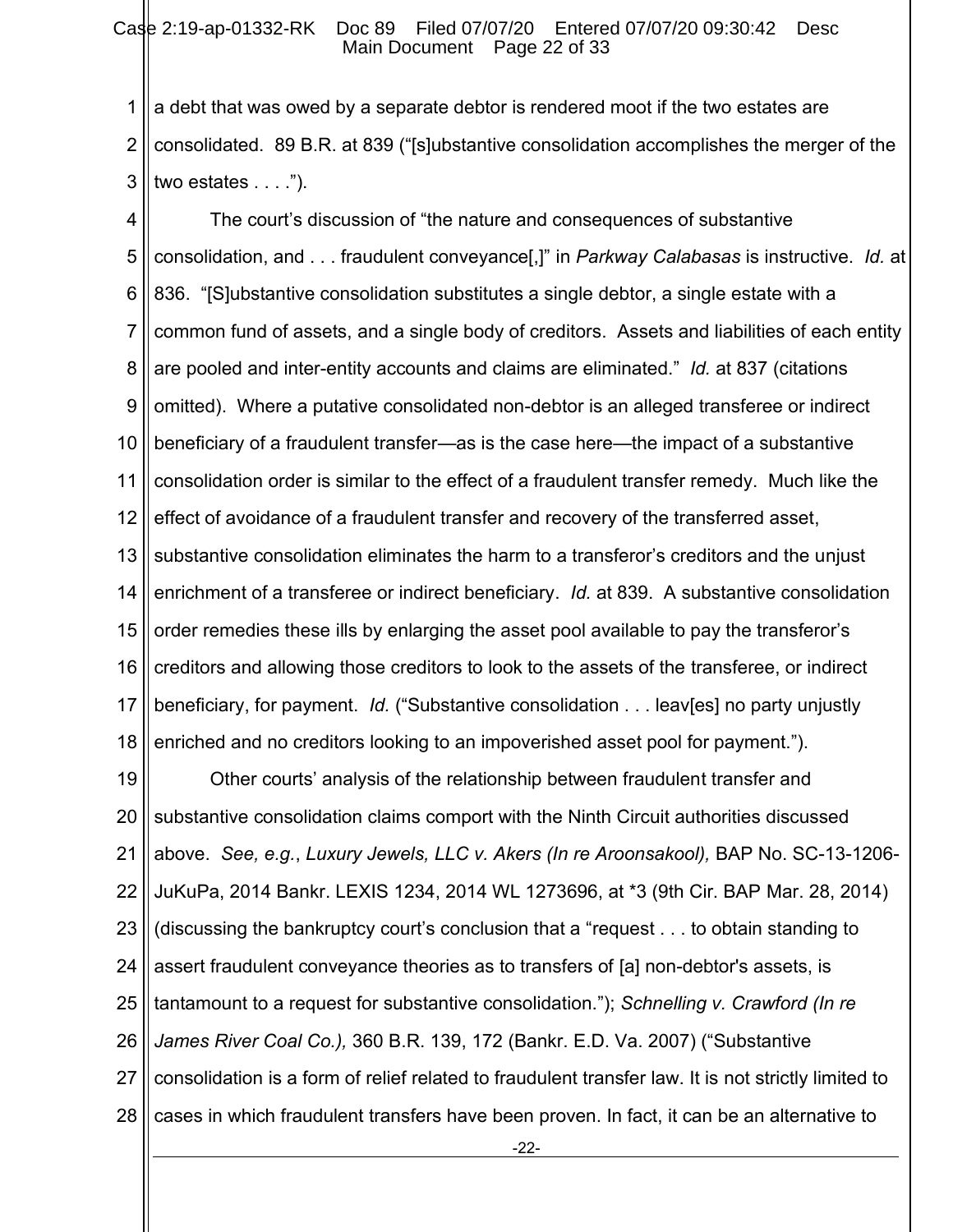Case 2:19-ap-01332-RK Doc 89 Filed 07/07/20 Entered 07/07/20 09:30:42 Desc Main Document Page 23 of 33

| 1              | fraudulent transfer litigation."). In In re Owens Corning, the Third Circuit described the                                                            |  |  |  |
|----------------|-------------------------------------------------------------------------------------------------------------------------------------------------------|--|--|--|
| $\overline{2}$ | "subtle differences" between "remedies for corporate disregard" such as veil piercing,                                                                |  |  |  |
| 3              | fraudulent transfer, equitable subordination, and substantive consolidation. 419 F.3d at                                                              |  |  |  |
| 4              | 205-206.                                                                                                                                              |  |  |  |
| 5              | Turnover and fraudulent transfer bring back to the transferor debtor                                                                                  |  |  |  |
| 6              | assets improperly transferred to another (often an affiliate).<br>Substantive consolidation goes in a direction different (and in most                |  |  |  |
| 7              | cases further) than any of these remedies; it is not limited to<br>shareholders, it affects distribution to innocent creditors, and it                |  |  |  |
| 8              | mandates more than the return of specific assets to the predecessor<br>owner. It brings all the assets of a group of entities into a single           |  |  |  |
| 9              | survivor.                                                                                                                                             |  |  |  |
| 10             | Id. at 206. In In re James River Coal Co., the bankruptcy court for the Eastern District of                                                           |  |  |  |
| 11             | Virginia reached a similar conclusion regarding the interrelationship between veil piercing,                                                          |  |  |  |
| 12             | fraudulent transfer, and substantive consolidation. 360 B.R. at 172.                                                                                  |  |  |  |
| 13             | Ultimately, substantive consolidation (like veil-piercing) boils down to<br>the issue of when the court should disregard the [entities'               |  |  |  |
| 14             | separateness] because the [entities] involved effectively disregarded it<br>themselves. When entities are effectively alter-egos and the allocation   |  |  |  |
| 15             | of assets and liabilities between them is not based on economic reality,<br>then the [structural separateness of the entities] should neither control |  |  |  |
| 16             | creditor recoveries nor put creditors in the position of spending<br>inordinate amounts of time and money to prove fraudulent transfers.              |  |  |  |
| 17             |                                                                                                                                                       |  |  |  |
| 18             | Id. As discussed above, the Supreme Court in Sampsell also addressed the interplay                                                                    |  |  |  |
| 19             | between remedies such as equitable subordination, avoidance of fraudulent transfers, and                                                              |  |  |  |
| 20             | substantive consolidation, which all disregard corporate forms. 313 U.S. at 217-219                                                                   |  |  |  |
| 21             | (recovering fraudulently transferred assets by consolidating non-debtor corporation with the                                                          |  |  |  |
| 22             | bankruptcy estate). That substantive consolidation, like an avoidance action, disregards                                                              |  |  |  |
| 23             | legal forms to satisfy creditors' claims bolsters the conclusion that a substantive                                                                   |  |  |  |
| 24             | consolidation claim may be a "real property claim" supporting a lis pendens.                                                                          |  |  |  |
| 25             | In Kirkeby, the alleged "real property claim" under California Civil Code §                                                                           |  |  |  |
| 26             | 3439.07(a)(1) expressly provided for avoidance of a fraudulent or voidable transfer "to the                                                           |  |  |  |
| 27             | extent necessary to satisfy the creditor's claim." Here, similarly, substantive consolidation                                                         |  |  |  |
| 28             | provides for recovering ostensibly non-debtor assets to satisfy claims against the estate. 2                                                          |  |  |  |
|                | $-23-$                                                                                                                                                |  |  |  |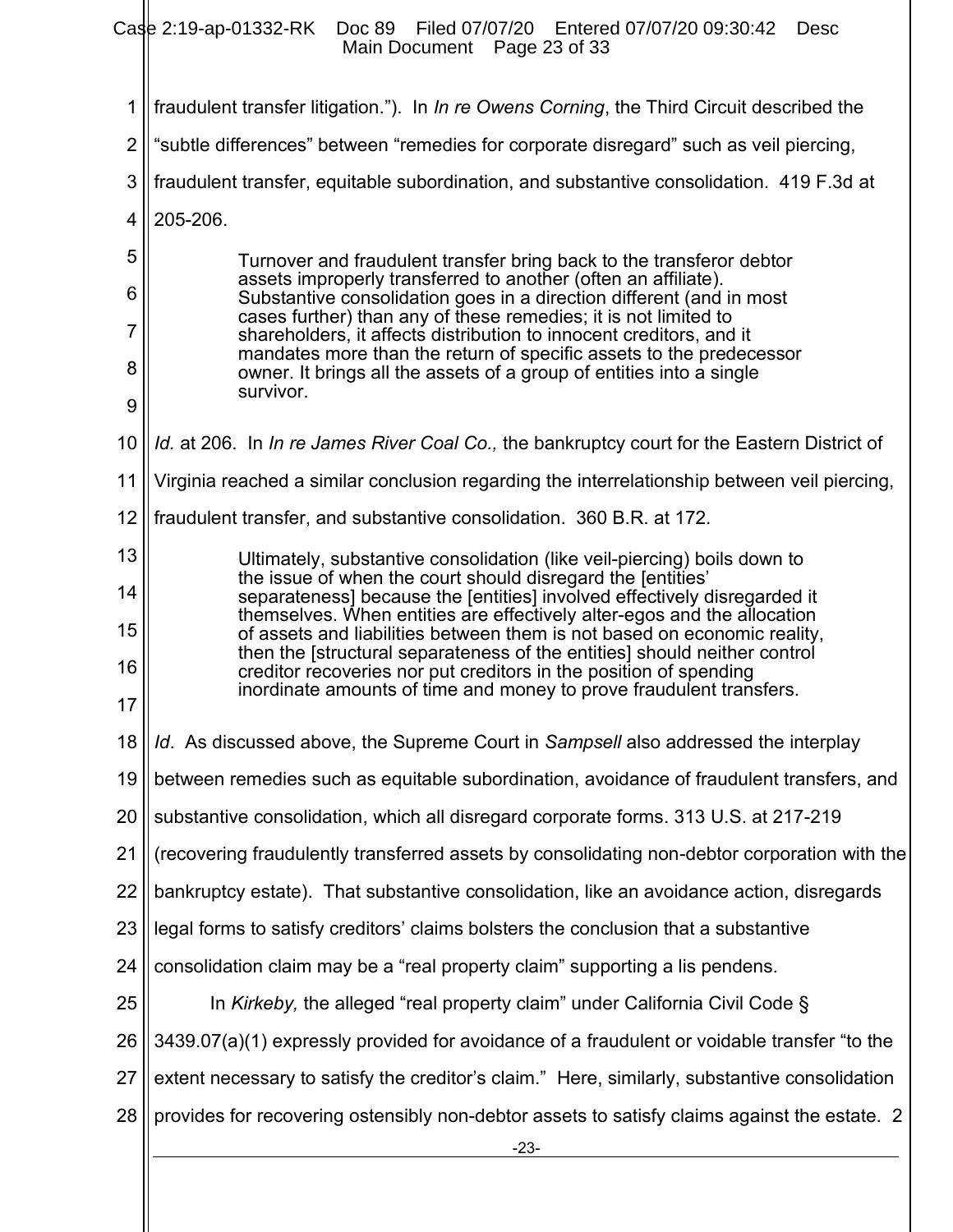1 2 3 4 5 Collier on Bankruptcy ¶105.09 [3], at 105-110-11 (16<sup>th</sup> ed. 2019) ("In general, substantive consolidation results in the combination of the assets of both [entities] into a single pool from which the claims of creditors of both [entities] are satisfied ratably."). Accordingly, substantive consolidation is a remedy similar to avoidance of a fraudulent transfer, and such a cause of action may be a "real property claim."

6 7 Further, the effect of substantive consolidation is not diminished when a case involves real property assets. *In re Icenhower,* 757 F.3d at 1049 ("The court . . .

8 9 10 11 12 13 14 15 16 17 18 19 20 21 22 23 24 25 substantively consolidated [the non-debtor entity] with the bankruptcy estate, such that the [real property] interest was part of the estate *nunc pro tunc* to the petition date."); *Sharp v. Salyer (In re SK Foods, LP),* 499 B.R. 809, 843-844 (Bankr. E.D. Cal. 2013) (ordering substantive consolidation where "the assets that will be consolidated into the Debtors' estate consist of real property"); *cf. Committee of Tort Litigants v. Catholic Diocese of Spokane (In re Catholic Bishop of Spokane),* 329 B.R. 304, 312-313 (Bankr. E.D. Wash. 2005) ("Even though a non-debtor entity may have a legal existence separate from the debtor, that does not necessarily defeat substantive consolidation. Nor does the fact that title to real estate is held in the name of a non-debtor preclude a determination that the debtor has an interest in that real estate.") (citation omitted). The court has found no authority indicating that the effect of an order for substantive consolidation is limited, or altered, when the consolidated assets include real property. A substantive consolidation order transfers a consolidated entity's assets, including real property, to the bankruptcy estate. The consolidated assets are then available to satisfy the claims of the consolidated creditors. A substantive consolidation order involving real property therefore plainly affects title to and possession of real property pursuant to California law. California Code of Civil Procedure § 405.4. This result is consistent with *Kirkeby* and the plain language of California Code of Civil Procedure § 405.4.

- 26
- 27
- 28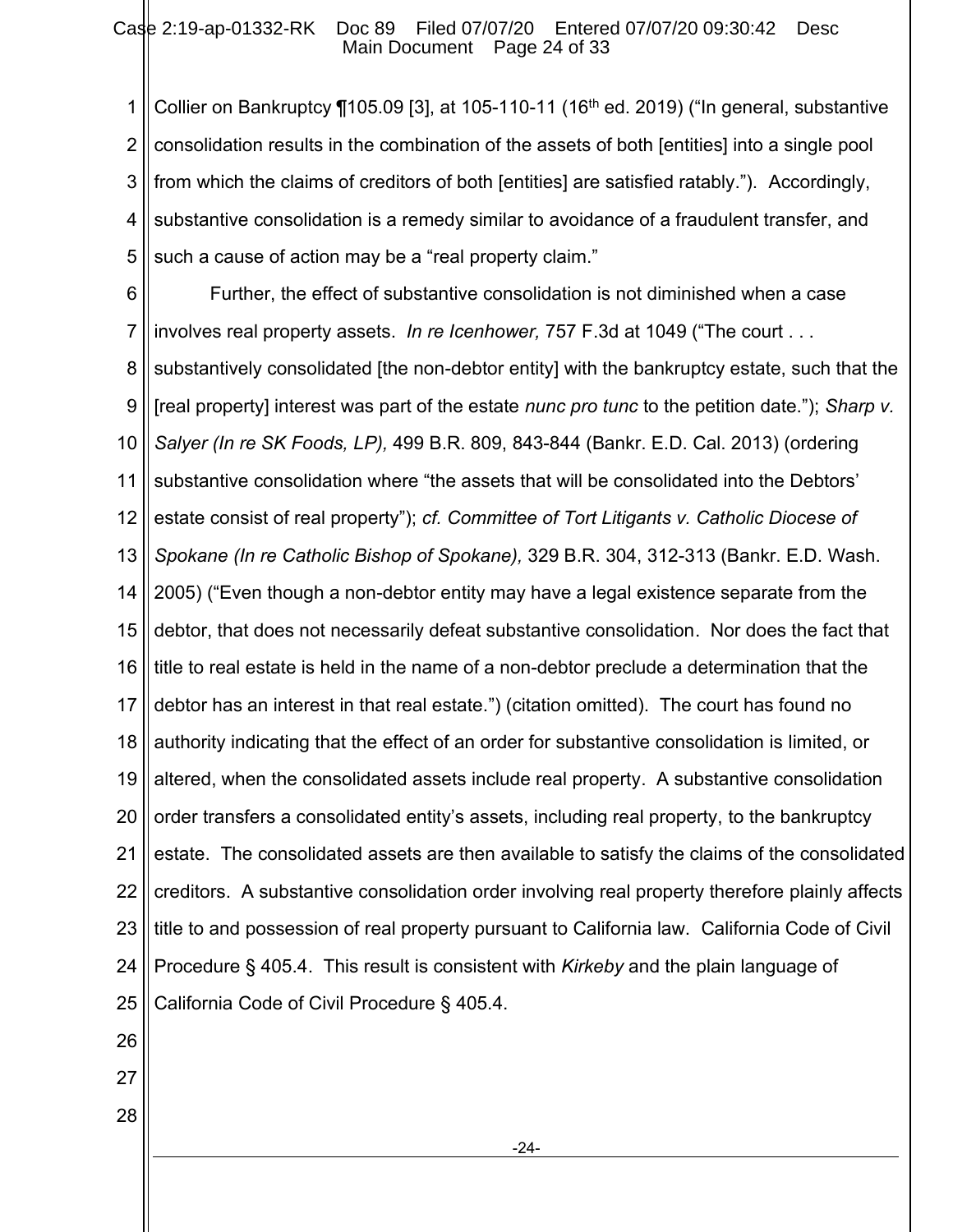Case 2:19-ap-01332-RK Doc 89 Filed 07/07/20 Entered 07/07/20 09:30:42 Desc Main Document Page 25 of 33

## **3. Plaintiffs' Allegations and Claims in the Amended Complaint**

1 2 3 4 5 6 7 8 9 10 11 12 13 14 Undertaking the "demurrer-like analysis" required by *Kirkeby,*<sup>15</sup> the court determines that the Amended Complaint states a "real property claim" under California Code of Civil Procedure section 405.4. Plaintiffs allege in the Amended Complaint that Debtor and Defendants executed numerous unlawful transfers of Debtor's assets to, or for the benefit of, Defendants, *Amended Complaint,* ECF 9 at 18-28 (¶¶ 77-150, Claims for Relief I – XIV) (fraudulent transfer claims), including transfers in connection with the acquisition of the Properties, *id.* at 11 (¶ 44). Plaintiffs also allege that Debtor and Defendants commingled their affairs and assets to such an extent that substantive consolidation is necessary to benefit the estate and creditors. *Id.* at 11 (¶¶ 44-46), 14-16 (¶¶ 56-67), 31 (¶¶ 179-183). Plaintiffs seek to avoid and recover the value of those allegedly fraudulent transfers but only request relief under fraudulent transfer theories as to the Bordbar Transfers, the Legal Fee Transfers, the Leya Transfers, the Plea and Settlement Transfers, and the BMW Transfer.<sup>16</sup> *Id.* at 27-28 (¶¶ 143-150, Claims for Relief XIII and XIV).

15 16 17 18 19 20 21 22 23 24 As noted above, Plaintiffs, discussing the Bordbar Transfers, allege that the Bordbars "either transferred [cash] assets to the Bordbar Trust, or used these assets to purchase real estate or other assets, which they then transferred to the Bordbar Trust." *Id.* at 11 (¶ 44). Plaintiffs did not specifically allege, however, that the Bordbar Trust was an "immediate or mediate transferee" under California Civil Code § 3439.08(b)(1)(B) or 11 U.S.C. § 550. Nor did Plaintiffs name the Bordbar Trust in the eleventh or twelfth claim for relief in the Amended Complaint, which request avoidance of fraudulent transfers under California common law.<sup>17</sup> The court therefore considers the alleged transfers related to the Properties, *id.* at 11 (¶ 44), with the Substantive Consolidation Claim in mind, because Plaintiffs do not allege fraudulent transfer claims against the non-debtor Defendants as

25

26 As discussed above at note 3, undefined capitalized terms included herein have the meaning ascribed to them as set forth in the Amended Complaint*,* ECF 9.

27 28 <sup>17</sup> The court construes Plaintiffs' common law avoidance claims pursuant to the supplementary provisions of California Civil Code § 3439.12. *See generally Jhaveri v. Teitelbaum,* 176 Cal.App.4th 740, 755 (2009) (citation omitted).

<sup>15</sup> 33 Cal.4th at 647-648.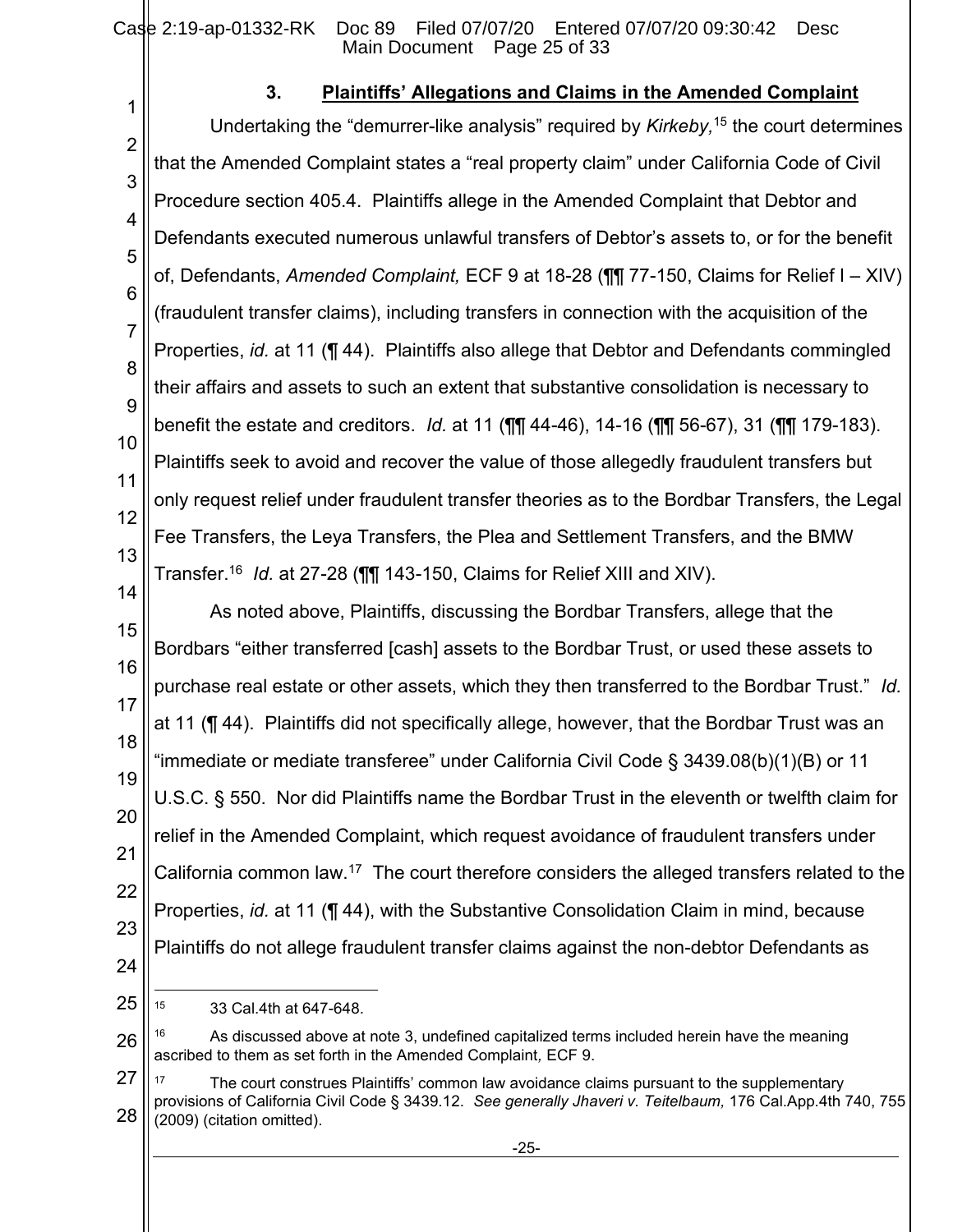1 2 3 4 5 6 7 8 9 10 11 12 13 14 15 16 17 18 19 20 21 22 23 transferors under federal or state law.<sup>18</sup> *Grimmett v. McCloskey (In re Wardle),* BAP No. NV-05-1000-KMoB, 2006 Bankr. LEXIS 4817, 2006 WL 6811026, at \*4-5 (9th Cir. BAP 2006) ("Unless and until [a non-debtor defendant] is a debtor, either by a filed bankruptcy petition or by substantive consolidation, there is no . . . bankruptcy estate and, thus, the trustee cannot pursue  $\S$  547 and  $\S$  548 actions in its name. [...] [T]he only way the ... trustee could avoid the transfers of property that belonged to [the non-debtor defendant] would be for [the non-debtor defendant] to become a debtor and for the cases to substantively consolidate under [trustee's] control."); *Krohn v. Stipp (In re Plise),* No. 2:14 cv-00169-JAD-PAL, 2015 U.S. Dist. LEXIS 111143, 2015 WL 4997296, at \*2 (D. Nev. 2015) (quoting the bankruptcy court's order dismissing, without prejudice, trustee's fraudulent transfer and alter ego claims against non-debtor transferors: "trustee must now decide what she wants to do with regard to her claims for fraudulent conveyance, in particular, and whether substantive consolidation will allow her [standing] to [avoid transfers by non-debtor defendants]."); *see also Spradlin v. Beads & Steeds Inns, LLC (In re Howland),* 674 Fed. Appx. 482, 488 (6th Cir. 2017) ("[S]everal courts have held that substantive consolidation allows a trustee to bring avoidance claims involving transfers by the consolidated non-debtor entity—exactly what the trustee seeks to do here."). Here, Plaintiffs have alleged that Debtor fraudulently transferred cash assets to the Bordbars, who then either: (i) fraudulently transferred those same assets to the Bordbar Trust, or (ii) used those assets to purchase the Properties, which the Bordbars then transferred to the Bordbar Trust. *Amended Complaint,* ECF 9 at 11 (¶ 44). As discussed above, an amended substantive consolidation claim brought against the Bordbars, the Bordbar Trust, and Leya Technologies, if meritorious, will affect title to or possession of the

24 25 Properties. Here, an order granting substantive consolidation would bring the Properties

<sup>26</sup> 27 28 <sup>18</sup> *See generally* California Civil Code §§ 3439.04(a) ("A transfer made or obligation incurred by a debtor is voidable . . . ."), 3439.05(a) (same); 11 U.S.C. §§ 544(a) ("The trustee . . . may avoid any transfer of property of the debtor or any obligation incurred by the debtor that is voidable . . ."), 544(b)(1) ("the trustee may avoid any transfer or an interest of the debtor in property or any obligation incurred by the debtor that is voidable . . ."), 548(a)(1) ("The trustee may avoid any transfer . . . of an interest of the debtor in property, or any obligation . . . incurred by the debtor . . . .").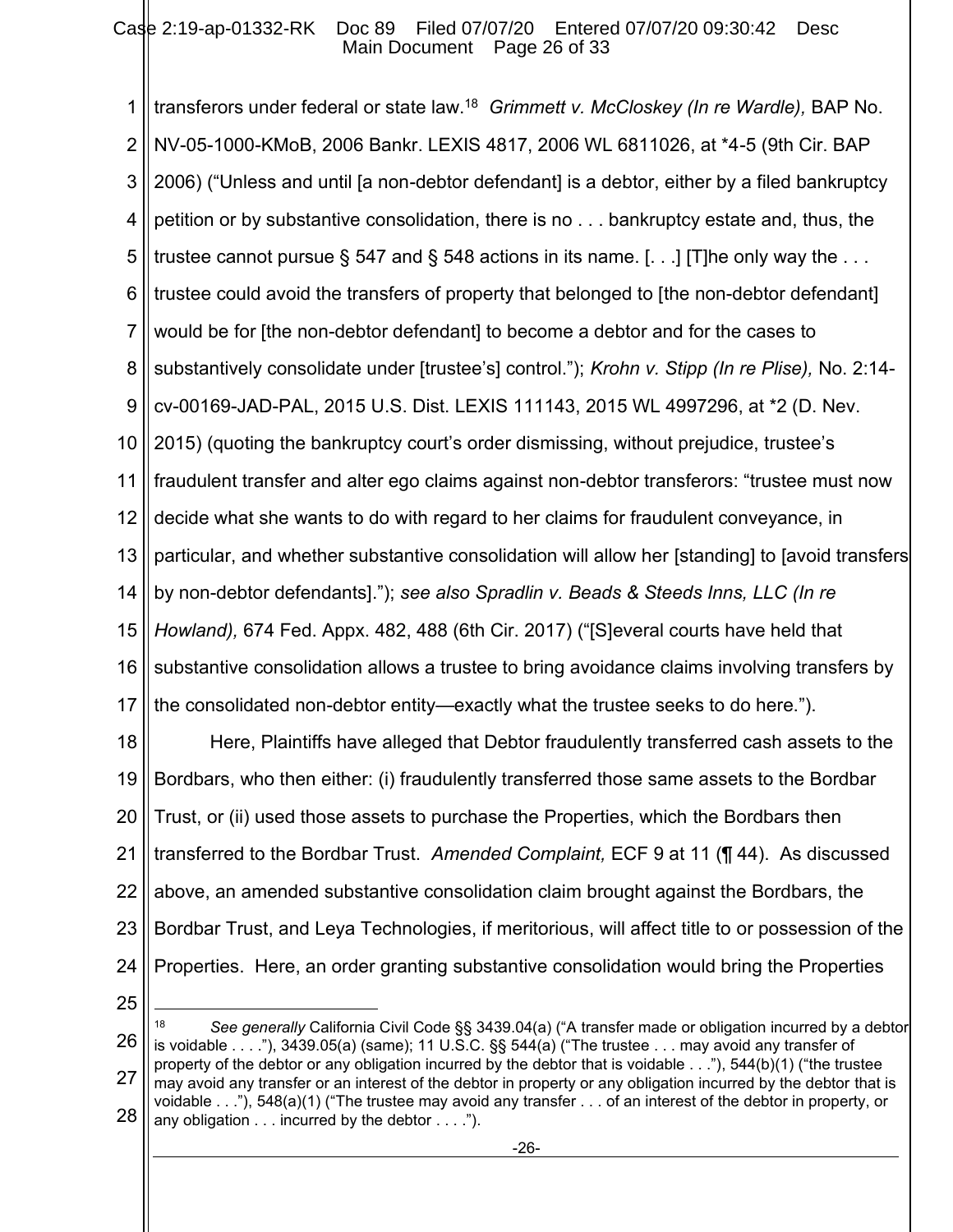1 2 3 4 5 6 into the bankruptcy estate for the benefit of creditors pursuant to 11 U.S.C. §§ 105 and 541(a). Under the plain language of California Code of Civil Procedure § 405.4, Plaintiffs' Amended Complaint had included a substantive consolidation cause of action that, if meritorious, would affect "title to, or the right to possession of, specific real property," and while that claim has been dismissed, Plaintiffs have leave of court to file an amended substantive consolidation claim.

7

# **ii. IT WOULD BE PREMATURE TO EXPUNGE THE LIS PENDENS**

8 9 10 11 12 13 14 15 16 17 18 19 20 21 Plaintiffs contend that it would be inappropriate to expunge the lis pendens at this juncture because the court dismissed the Substantive Consolidation Claim without prejudice and with leave to amend. *Plaintiffs' Opposition to Motion to Expunge Lis Pendens,* ECF 77 at 6-9 (citing *inter alia McGhee v. Deutsche Bank National Trust Co.*, No. EDCV1300281VAPOPX, 2013 WL 12137104, at \*8 (C.D. Cal. May 29, 2013); *McGough v. Wells Fargo Bank, N.A.*, No. C12-0050 TEH, 2012 U.S. Dist. LEXIS 84327, 2012 WL 2277931, at \*9 (N.D. Cal. June 18, 2012); *Gomez v. Plaza Home Mortg., Inc.*, No. 09cv2855-L(RBB), 2011 U.S. Dist. LEXIS 27444, 2011 WL 940762, at \*5 (S.D. Cal. Mar. 17, 2011)). Although the authorities cited by Plaintiffs are generally unreported cases, the court agrees that expunging the lis pendens before reaching the merits of any amended substantive consolidation claim, which the court determines is a "real property claim," would be premature. The court, however, notes the possible prejudice to Defendants if Plaintiffs are permitted to indefinitely maintain the lis pendens while the Substantive Consolidation Claim hangs in abeyance.

22 23 24 25 26 27 28 During the April 30, 2020 hearing on the Motion, the court acknowledged that its December 2019 Order imposed a burden on Defendants by allowing amendment of the Substantive Consolidation Claim without specifying a deadline for amendment. *April 30, 2020 Hearing on Defendants' Motion to Expunge Lis Pendens* at 12:01-12:03 p.m., Adv. No. 2:19-ap-01332-RK. Noting the potential unfairness in having an open-ended time to amend, the court indicated that it was inclined to grant in part and deny in part Defendants' Motion. *Id.* at 12:10-12:14 p.m. The court determined that the Motion should be

-27-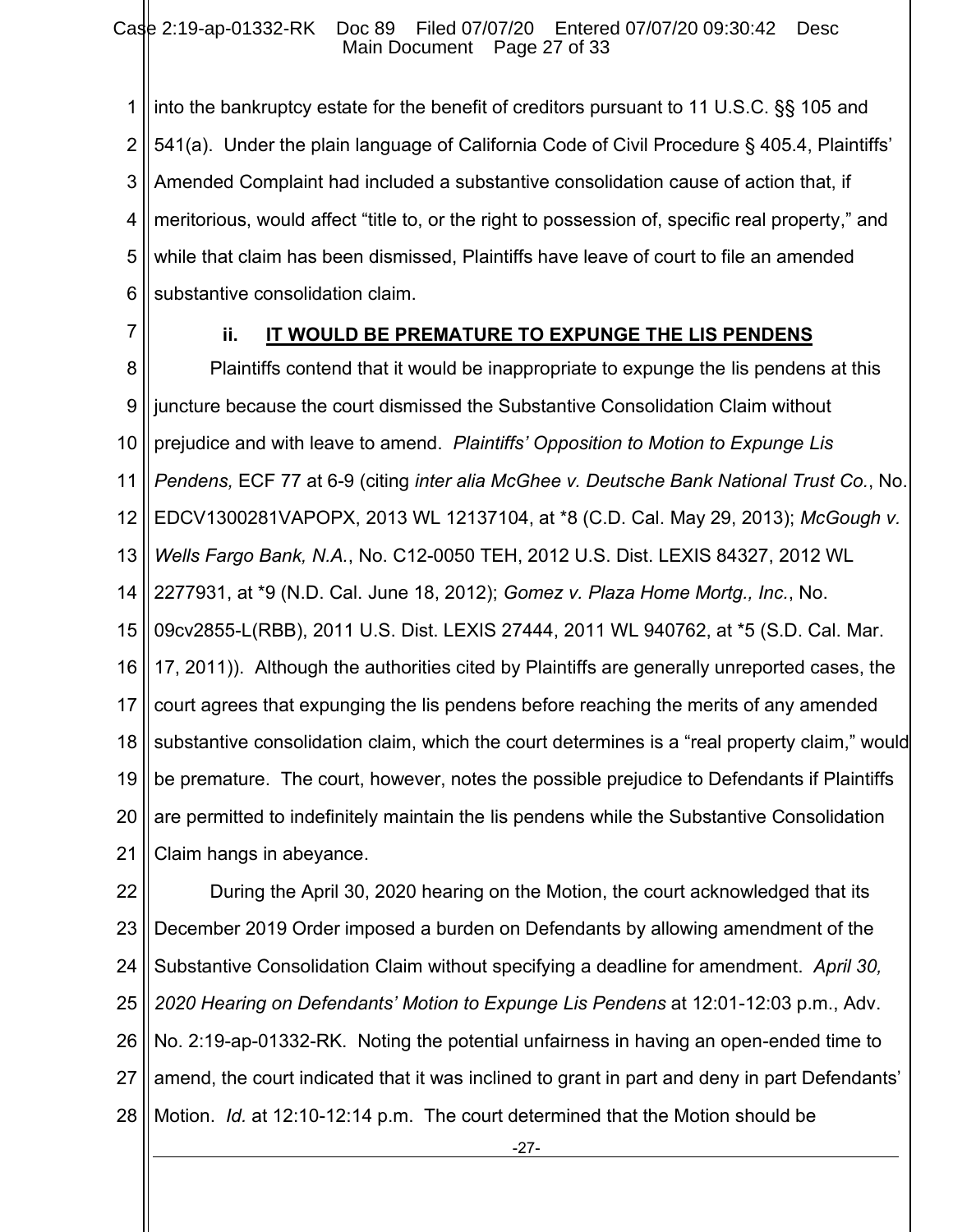-28- 1 2 3 4 5 6 7 8 9 10 11 12 13 14 15 16 17 18 19 20 21 22 23 24 25 26 27 28 conditionally granted in part to expunge the lis pendens, assuming Plaintiffs fail to amend the Substantive Consolidation Claim within 90 days of the entry of this memorandum decision and concurrent order. *Id.* The court finds that 90 days is a reasonable time permitting Plaintiffs to undertake discovery and identify non-debtor Defendants' creditors before filing an amended substantive consolidation claim. In other words, the lis pendens will be expunged if Plaintiffs fail to amend the Substantive Consolidation Claim within the reasonable time set by the court. *Id.* The court, thus, conditionally grants the Motion in part and orders the lis pendens expunged if Plaintiffs do not file an amended substantive consolidation claim within 90 days of the entry of this decision and concurrent order. **iii. PLAINTIFFS ARE NOT PRECLUDED FROM BRINGING ANY AMENDED SUBSTANTIVE CONSOLIDATION CLAIM IN THIS ADVERSARY PROCEEDING**  Defendants argue, in the alternative, that "even if the Court were to accept . . . that substantive consolidation is a 'real property claim' . . . there is no 'real property claim' *in this case* because the substantive consolidation claim must be refiled, if at all, in a separate proceeding." *Defendants' Reply in Support of Motion to Expunge,* ECF 79 at 10-11 (citing California Code of Civil Procedure § 405.20). Defendants contend that any amended substantive consolidation claim cannot be refiled in this action based on the court's December 2019 Order. ECF 79 at 11 (citing *Order Granting in Part and Denying in Part Defendants' Motion to Dismiss Plaintiff's First Amended Complaint*, ECF 57 at 2). Defendants' position, however, overstates the court's ruling. In the December 2019 Order, the court stated: As suggested by the court, if Plaintiff intends to file an amended substantive consolidation claim or motion, he should file it as a separate proceeding so that the creditors of debtor and the nondebtor party defendants need not involve themselves in the other claims in this adversary proceeding. ECF 57 at 2. The court suggested that Plaintiffs file any amended substantive consolidation claim separately from this adversary proceeding. It does not follow that "the substantive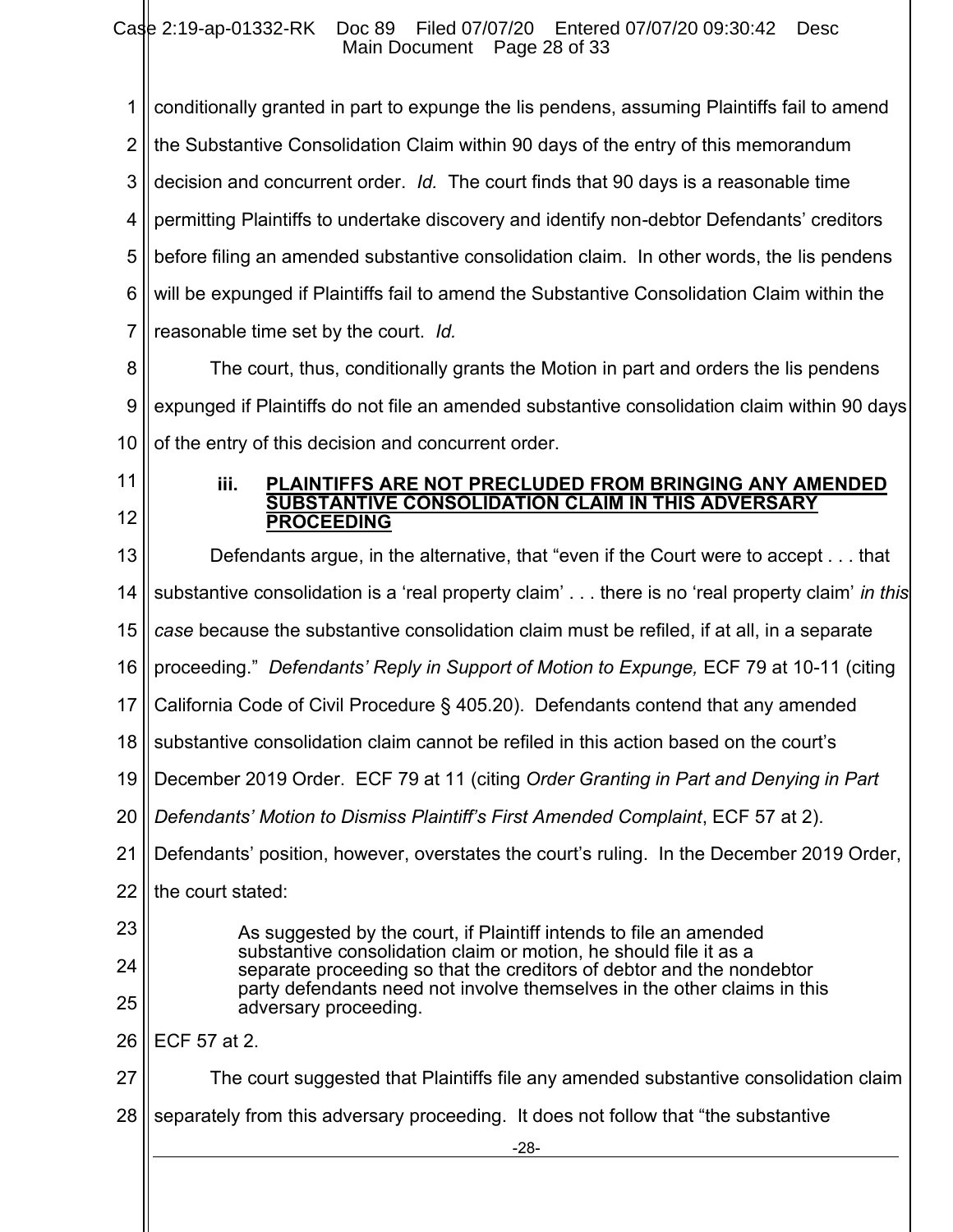1 2 3 4 5 consolidation claim cannot be refiled in *this* action[.]" ECF 79 at 11. The court's suggestion was pursuant to the court's case management authority under 11 U.S.C. § 105 and based on interests of efficiency and fairness to all parties in interest. *April 30, 2020 Hearing on Defendants' Motion to Expunge Lis Pendens* at 12:10-12:12 p.m., Adv. No. 2:19-ap-01332- RK. The court's suggestion was permissive, not mandatory.

6 7 8 9 10 11 12 13 14 15 16 Moreover, Plaintiffs addressed the technical requirement in California Code of Civil Procedure § 405.20 during the April 30, 2020 hearing on the Motion. *April 30, 2020 Hearing on Defendants' Motion to Expunge Lis Pendens* at 11:38-11:40 a.m., Adv. No. 2:19-ap-01332-RK (statements of Plaintiffs' counsel) ("If necessary, we will amend [the substantive consolidation claim], amend this complaint, and bring [the substantive consolidation claim] in this complaint, if that is what is required to keep the lis pendens on. The fact that we have the opportunity to not bring this again, or to bring it in a separate proceeding, shouldn't change the conclusion that granting the Motion to Expunge would be premature."); *id.* at 12:25-12:28 p.m. (statements of Plaintiffs' counsel suggesting Plaintiffs first bring any amended substantive consolidation claim in this adversary proceeding, then seek to sever the claim into a separate adversary proceeding).

17 18 19 20 21 22 23 24 The facts of this case are perhaps usual because no purported "real property claim" is currently before the court since the one claim was dismissed. However, that one claim, the Substantive Consolidation Claim, is derived from the Amended Complaint, and that claim has been dismissed without prejudice, but with leave to amend, so as discussed above, expungement while leave to amend is pending would be premature. The court finds that its suggestion in the December 2019 Order, ECF 57 at 2, does not preclude Plaintiffs from satisfying the technical requirements of California Code of Civil Procedure § 405.20 and bringing any amended substantive consolidation claim in this action.

25

# **iv. DEFENDANTS' REQUEST FOR FEES AND COSTS IS DENIED**

26 27 28 Defendants contend that Trustee recorded the lis pendens on the Properties without "substantial justification," such that the court should award Defendants their attorneys' fees and costs as a prevailing party pursuant to California Code of Civil Procedure § 405.38.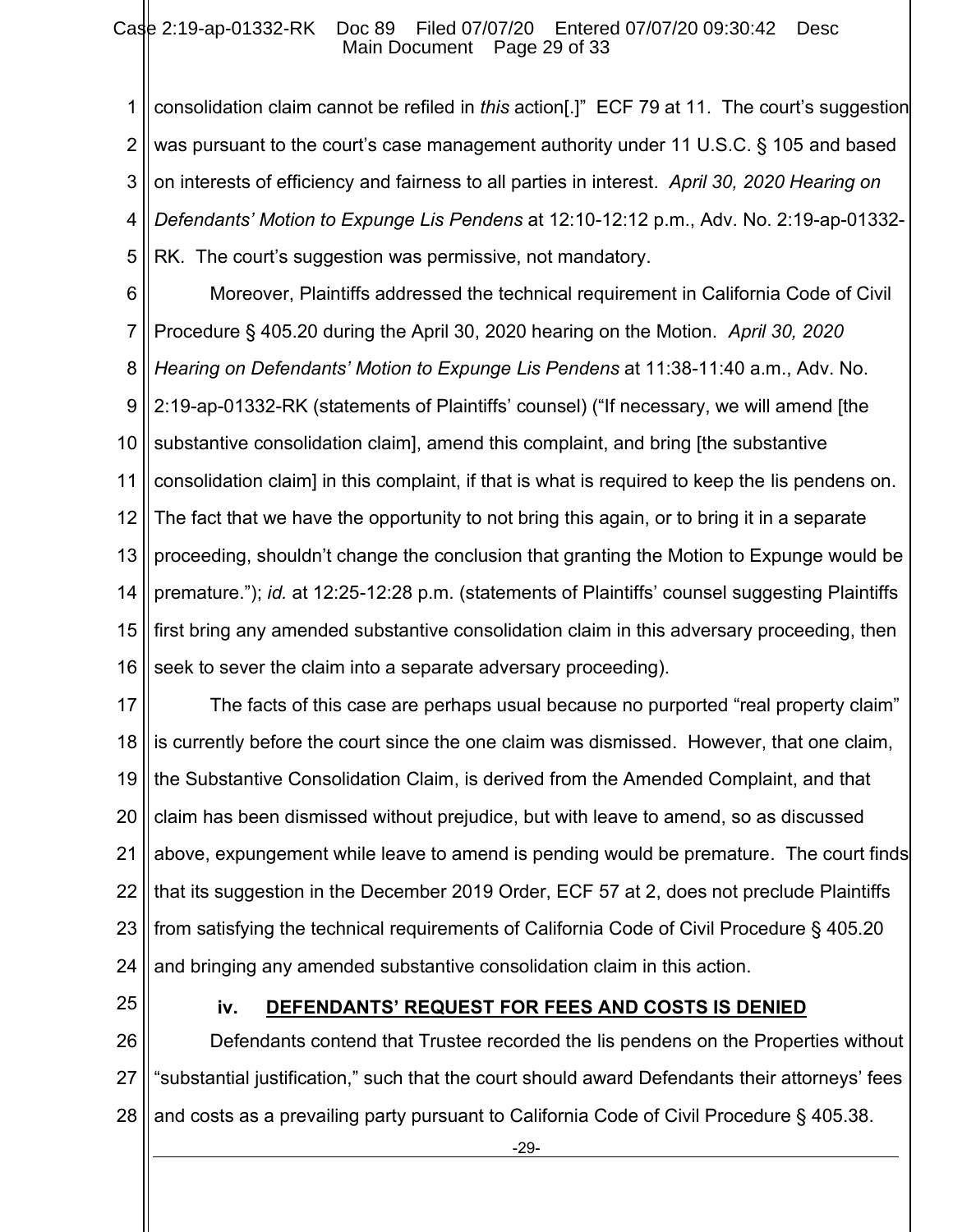1 2 3 4 5 6 7 8 9 *Motion to Expunge Lis Pendens,* ECF 63 at 13-14. The court adopts its tentative ruling as set forth on the record during the April 30, 2020 hearing, denying the Motion as to the request for fees and costs. *April 30, 2020 Hearing on Defendants' Motion to Expunge Lis Pendens* at 12:13–12:15 p.m., Adv. No. 2:19-ap-01332-RK. During the hearing, the court noted that neither party disputed that whether a substantive consolidation claim may be a "real property claim" under California law was an issue of first impression. *Id.* Even if the court would grant the Motion, the court determines that there is substantial justification for asserting that a substantive consolidation order would "affect . . . title to, or the right to possession of, specific real property[.]" California Code of Civil Procedure § 405.4.

10

### **v. THE NUNC PRO TUNC QUESTION IS NOT RIPE FOR ADJUDICATION**

11 12 13 14 15 16 17 18 In their Supplemental Brief*,* Defendants argue that the Supreme Court's decision in *Acevedo*<sup>19</sup> "is inconsistent with granting substantive consolidation *nunc pro tunc.*" *Defendants' Supplemental Brief,* ECF 86 at 3. Defendants contend that "since substantive consolidation can be granted, if at all, only prospectively, and not *nunc pro tunc* to the commencement of the . . . bankruptcy case," the Properties cannot be property of the bankruptcy estate, and therefore, the Substantive Consolidation Claim cannot be a "real property claim" under the California expungement statutes. *Id.* at 4 (citing 11 U.S.C. § 541(a)(1)).

19 20 21 22 23 24 25 26 In their Supplemental Brief, Plaintiffs assert that Defendants' reliance on *Acevedo* is misplaced because *nunc pro tunc* substantive consolidation orders are permissible under *Acevedo.* Plaintiffs contend, in the alternative, that *Acevedo* is inapposite because the decision does not affect whether a substantive consolidation claim is a "real property claim" under California law. *Plaintiffs' Supplemental Brief,* ECF 87 at 3-4. Plaintiffs also note that 11 U.S.C. § 541(a)(7) provides that the bankruptcy estate includes "[a]ny interest in property that the estate acquires after the commencement of the case[,]" and therefore any prospective substantive consolidation order does not alter the order's effect on title to or

27

28

19 **Roman Catholic Archdiocese of San Juan, Puerto Rico v. Acevedo Feliciano, 140 S. Ct. 696 (2020).**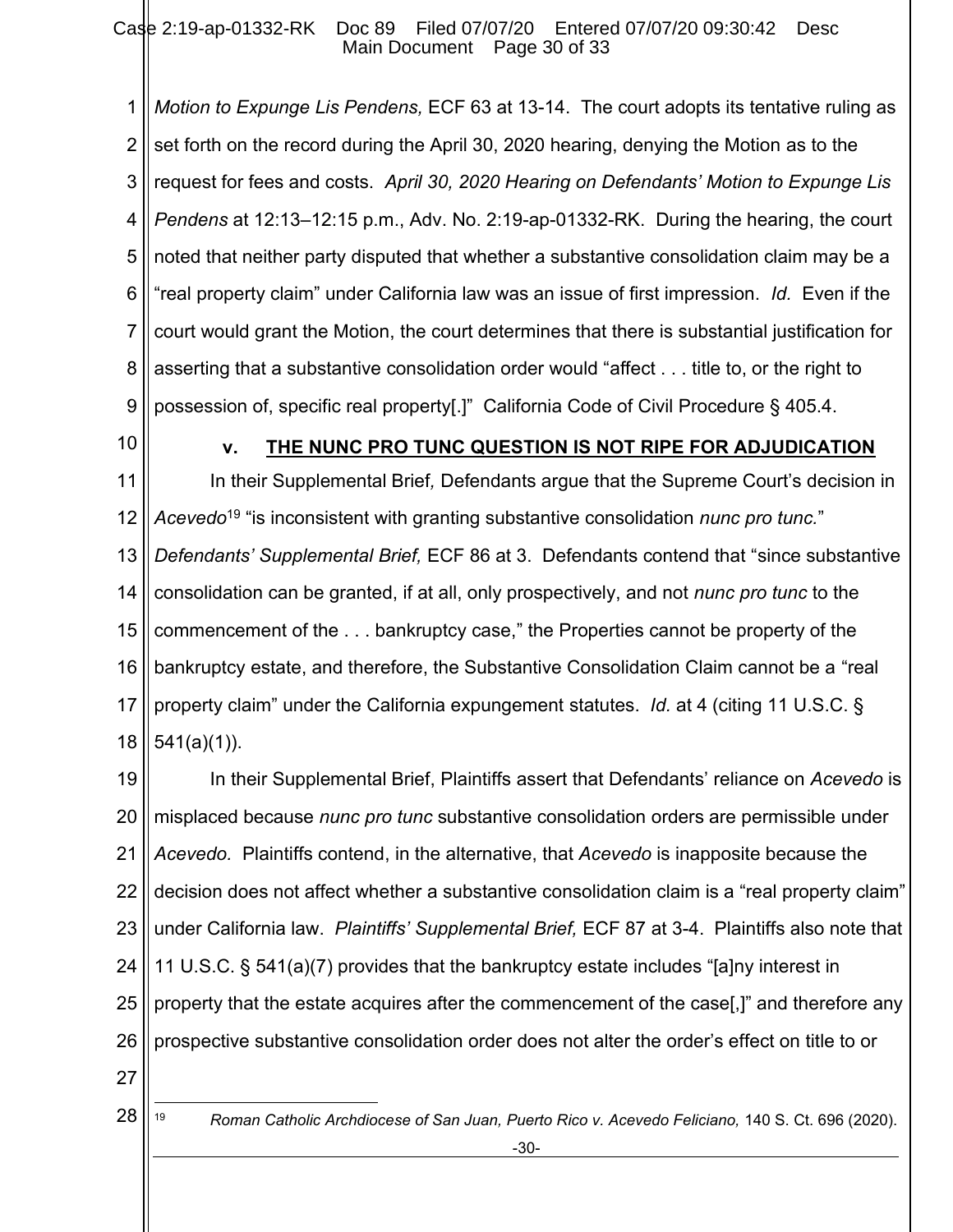1 possession of real property. *Id.* at 4-5.

2 3 4 5 6 7 8 9 10 11 12 13 14 15 Plaintiffs seem to have the better argument. "Property of the estate includes 'any interest in property that the estate acquires after the commencement of the case.'" *Carroll v. Tri-Growth Centre City Ltd. (In re Carroll),* 903 F.2d 1266, 1270 (9th Cir. 1990) (citing 11 U.S.C. § 541(a)(7)); *see also MacKenzie v. Neidorf (In re Neidorf),* 534 B.R. 369, 371 (9th Cir. BAP 2015) ("Section 541(a)(7) makes property of the estate any interest in property that the estate (not the debtor) acquires after the petition date."). Defendants ask the court to ignore entire subsections of 11 U.S.C.  $\S$  541(a)<sup>20</sup> and find that all estate property acquired after the petition date—whether by turnover, $21$  substantive consolidation, or otherwise—must somehow be retroactively acquired as of the commencement of the bankruptcy case, while also not disturbing the Supreme Court's recent holding in *Acevedo.* A substantive consolidation order, whether prospective or *nunc pro tunc* to the petition date, makes the assets of a consolidated entity property of the estate. As discussed above, a substantive consolidation claim therefore affects title to or right to possession of a putative consolidated non-debtor's property.

16 17 18 19 20 21 22 23 24 25 Further, the Motion before the court seeks expungement of two lis pendens under the "real property claim" prong of California's expungement statutes, California Code of Civil Procedure § 405.4. The court agrees with Plaintiffs that "whether substantive consolidation is ordered *nunc pro tunc* or merely prospectively . . . [only] alters the date upon which the effect is deemed to have occurred." *Plaintiffs' Supplemental Brief,* ECF 87 at 4. Before *Acevedo,* bankruptcy courts in the Ninth Circuit had been permitted to substantively consolidate non-debtor estates *nunc pro tunc* under certain circumstances. *Bonham,* 229 F.3d at 763 ("The bankruptcy court did not err in substantively consolidating the estates, nor in doing so *nunc pro tunc.*"). After *Acevedo,* that authority may be in doubt. *In re Telles,* No. 8-20-70325-reg, Ch. 13, 2020 Bankr. LEXIS 1167, 2020 WL 2121254, at

<sup>26</sup>

<sup>27</sup> <sup>20</sup> *See, e.g.*, 11 U.S.C. § 541(a)(3) ("Any interest in property that the trustee recovers [after the commencement of the case] under section 329(b), 363(n), 543, 550, 553, or 723 of this title."), (a)(7) ("Any interest in property that the estate acquires after the commencement of the case.").

<sup>28</sup> <sup>21</sup> 11 U.S.C. § 542.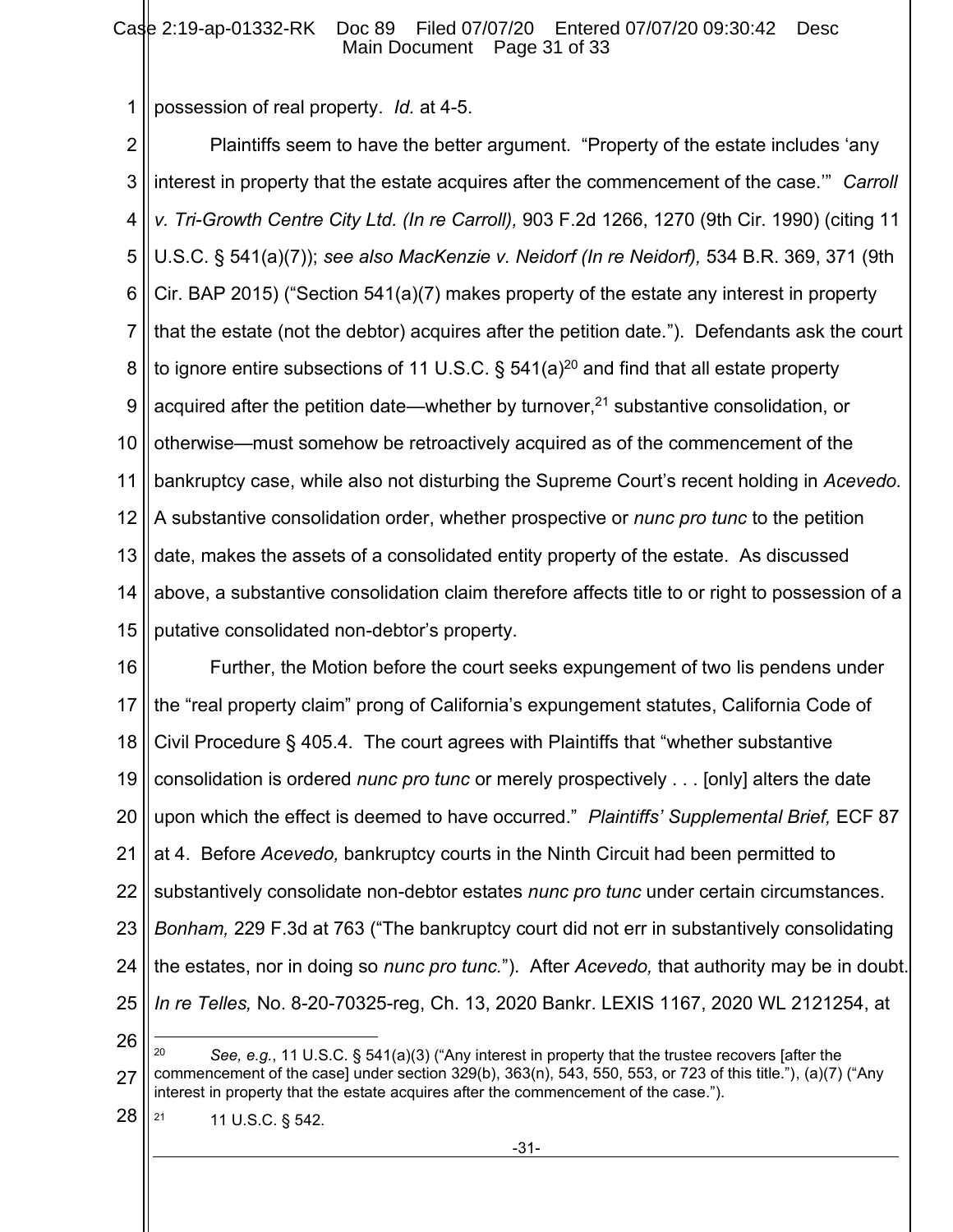1 2 3 4 5 6 7 8 9 10 11 12 13 14 15 16 17 18 19 \*4 (Bankr. E.D.N.Y. Apr. 30, 2020) ("The landscape of the law is different post-*Acevedo*, and [the bankruptcy court] is bound to follow the precedent set by the Supreme Court."). Defendants may be correct that *Acevedo* precludes the court from using "a *nunc pro tunc*  order to give effect to an order of substantive consolidation before such time that the court actually intended to enter an order of substantive consolidation." *Defendants' Supplemental Brief,* ECF 86 at 5. Plaintiffs argue that *nunc pro tunc* substantive consolidation orders survive *Acevedo* because the orders "'reflect the reality' of what has already occurred." *Roman Catholic Archdiocese of San Juan, Puerto Rico v. Acevedo Feliciano,* 140 S. Ct. 696, 700-701 (2020) (quoting *Missouri v. Jenkins,* 495 U.S. 33, 49 (1990)). Whether *Bonham* and *Acevedo* may co-exist regarding the issuance of substantive consolidation orders *nunc pro tunc*, however, is not ripe for adjudication here. It would be premature for the court to issue, in essence, an advisory opinion on the merits of any to-be-filed amended substantive consolidation claim and the relief requested therein. Accordingly, the court determines that *Acevedo* does not affect whether a substantive consolidation claim may be a "real property claim" under California law. The court will address any request for relief when, or if, Plaintiffs file an amended substantive consolidation claim. The court declines to decide whether, after *Acevedo*, courts in the Ninth Circuit may issue an order for substantive consolidation *nunc pro tunc* to the petition date.

20

### **III. CONCLUSION**

21 22 For the foregoing reasons, the Motion is granted in part and denied in part as the court determines the following:

23 24 25 1. The Motion is denied to the extent that Defendants seek expungement of the two lis pendens under California Code of Civil Procedure §§ 405.20, 405.30, 405.31, and 405.4 at this time.

26 27 28 2. The Motion is conditionally granted in part and the lis pendens ordered expunged only if Plaintiffs do not file an amended substantive consolidation claim within 90 days of the entry of this memorandum decision and order thereon.